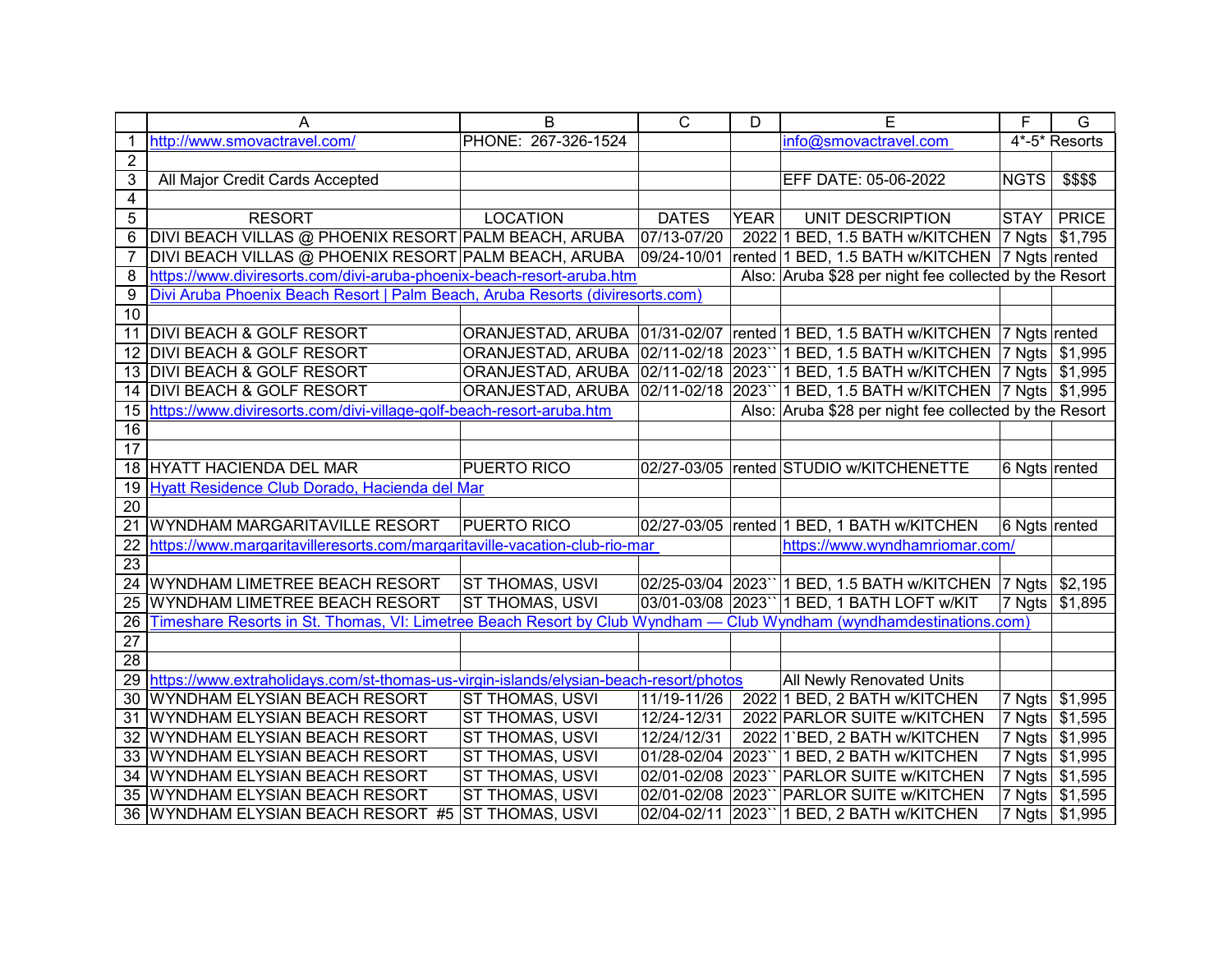|                 | A                                                                                                  | B                 | $\overline{C}$     | D | E                                                              | F                  | G               |
|-----------------|----------------------------------------------------------------------------------------------------|-------------------|--------------------|---|----------------------------------------------------------------|--------------------|-----------------|
|                 | 37 WYNDHAM ELYSIAN BEACH RESORT                                                                    | ST THOMAS, USVI   | 02/04-02/11 2023   |   | 1 BED, 2 BATH w/KITCHEN                                        | 7 Ngts             | \$1,995         |
|                 | 38 WYNDHAM ELYSIAN BEACH RESORT                                                                    | ST THOMAS, USVI   |                    |   | 02/08-02/15 2023" PARLOR SUITE w/KITCHEN                       | 7 Ngts             | \$1,595         |
|                 | 39 WYNDHAM ELYSIAN BEACH RESORT                                                                    | ST THOMAS, USVI   |                    |   | 02/08-02/15 2023" PARLOR SUITE w/KITCHEN                       | 7 Ngts             | \$1,595         |
|                 | 40 WYNDHAM ELYSIAN BEACH RESORT                                                                    | ST THOMAS, USVI   | 02/18-02/25 2023   |   | <b>PARLOR SUITE w/KITCHEN</b>                                  | $ 7 \text{ Ngts} $ | \$1,595         |
|                 | 41 WYNDHAM ELYSIAN BEACH RESORT                                                                    | ST THOMAS, USVI   |                    |   | 02/18-02/25 2023" PARLOR SUITE w/KITCHEN                       | $ 7 \text{ Ngts} $ | \$1,595         |
|                 | 42 WYNDHAM ELYSIAN BEACH RESORT                                                                    | ST THOMAS, USVI   | 02/11-02/18 2023"  |   | 1 BED, 2 BATH w/KITCHEN                                        | $ 7 \text{ Ngts} $ | \$1,995         |
|                 | 43 WYNDHAM ELYSIAN BEACH RESORT #9 ST THOMAS, USVI                                                 |                   | 03/04-03/11        |   | rented 1 BED, 2 BATH w/KITCHEN                                 | 7 Ngts rented      |                 |
| 44              | WYNDHAM ELYSIAN BEACH RESORT #10 ST THOMAS, USVI                                                   |                   |                    |   | 03/11-03/19 2023" 1 BED, 2 BATH w/KITCHEN                      |                    | 7 Ngts \$2,295  |
| 45              | https://www.extraholidays.com/st-thomas-us-virgin-islands/elysian-beach-resort                     |                   |                    |   | Also: USVI \$39 per night fee collected by the Resort          |                    |                 |
| 46              | https://www.extraholidays.com/st-thomas-us-virgin-islands/club-wyndham-elysian-beach-resort/photos |                   |                    |   |                                                                |                    |                 |
| 47              | Inside Club Wyndham Elysian Beach Resort - St. Thomas, USVI - Bing video                           |                   |                    |   |                                                                |                    |                 |
| $\overline{48}$ |                                                                                                    |                   |                    |   |                                                                |                    |                 |
| 49              | <b>WEST ST JOHN RESORT VILLAS</b>                                                                  | ST JOHN, USVI     |                    |   | 02/28-03/06 rented 1 BED, 2 BATH w/KITCHEN                     | 6 Ngts rented      |                 |
| 50              | https://www.marriott.com/hotels/travel/sjfwi-the-westin-st-john-resort-villas/                     |                   |                    |   | Also: USVI \$39 per night fee collected by the Resort          |                    |                 |
| 51              |                                                                                                    |                   |                    |   |                                                                |                    |                 |
| 52              |                                                                                                    |                   |                    |   |                                                                |                    |                 |
| 53              | HARBORSIDE RESORT @ ATLANTIS                                                                       |                   |                    |   | PARADISE IS, BAHAMA\$07/18-07/24  rented 1 BED, 1 BATH PREMIUM | 6 Ngts rented      |                 |
| 54              | http://www.atlantisbahamas.com/rooms/harborsideresort                                              |                   |                    |   |                                                                |                    |                 |
| 55              |                                                                                                    |                   |                    |   |                                                                |                    |                 |
| $\overline{56}$ | https://www.trivago.com                                                                            |                   |                    |   |                                                                |                    |                 |
| 57              | <b>ESJ ASUL TOWERS RESORT</b>                                                                      | SAN JUAN, P.R.    |                    |   | 02/18-02/26 2023" STUDIO DBL w/KITCHEN                         | 8 Ngts             | \$895           |
| 58              | <b>ESJ ASUL TOWERS RESORT</b>                                                                      | SAN JUAN, P.R.    |                    |   | 02/26-03/05 2023" STUDIO DBL w/KITCHEN                         | 7 Ngts             | \$795           |
| 59              | <b>ESJ ASUL TOWERS RESORT</b>                                                                      | SAN JUAN, P.R.    | 02/18-03/05 2023   |   | STUDIO DBL w/KITCHEN                                           |                    | 15 Ngt: \$1,595 |
| 60              | https://www.trivago.com                                                                            |                   |                    |   |                                                                |                    |                 |
| 61              |                                                                                                    |                   |                    |   |                                                                |                    |                 |
| 62              |                                                                                                    |                   |                    |   |                                                                |                    |                 |
|                 | 63 KA'ANAPALI BEACH CLUB RESORT                                                                    | LAHAINA, MAUI, HI | 04/24-05/01        |   | 2022 1 BED, 1 BATH Scenic Viiew                                | 7 Ngts             | \$1,795         |
|                 | 64 KA'ANAPALI BEACH CLUB RESORT                                                                    | LAHAINA, MAUI, HI | 04/19-04/26 2023`` |   | 1 BED, 1 BATH Scenic Viiew                                     | 7 Ngts             | \$1,795         |
|                 | 65 KA'ANAPALI BEACH CLUB RESORT                                                                    | LAHAINA, MAUI, HI | 04/19-04/26 2023"  |   | 1 BED, 1 BATH Ocean Viiew                                      | $ 7 \text{ Ngts} $ | \$2,095         |
|                 | 66 KA'ANAPALI BEACH CLUB RESORT                                                                    | LAHAINA, MAUI, HI | 04/26-05/03 2023   |   | 1 BED, 1 BATH Scenic Viiew                                     | 7 Ngts             | \$1,795         |
|                 | 67 KA'ANAPALI BEACH CLUB RESORT                                                                    | LAHAINA, MAUI, HI | 04/26-05/03 2023"  |   | 1 BED, 1 BATH Scenic Viiew                                     | 7 Ngts             | \$1,795         |
|                 | 68 KA'ANAPALI BEACH CLUB RESORT                                                                    | LAHAINA, MAUI, HI | 04/26-05/03 2023"  |   | 1 BED, 1 BATH Ocean Viiew                                      | 7 Ngts             | \$2,095         |
|                 | 69 KA'ANAPALI BEACH CLUB RESORT                                                                    | LAHAINA, MAUI, HI |                    |   | 05/03-05/10 2023" 1 BED, 1 BATH Scenic Viiew                   | 7 Ngts             | \$1,795         |
| 70              | KA'ANAPALI BEACH CLUB RESORT                                                                       | LAHAINA, MAUI, HI |                    |   | 05/03-05/10 2023" 1 BED, 1 BATH Ocean Viiew                    |                    | 7 Ngts \$2,095  |
| 71              | https://www.booking.com/hotel/us/ka-anapali-beach-club.html                                        |                   |                    |   | Additional Fee: \$15 Per Ngt Fee Collected by & at the Resort  |                    |                 |
| 72              |                                                                                                    |                   |                    |   |                                                                |                    |                 |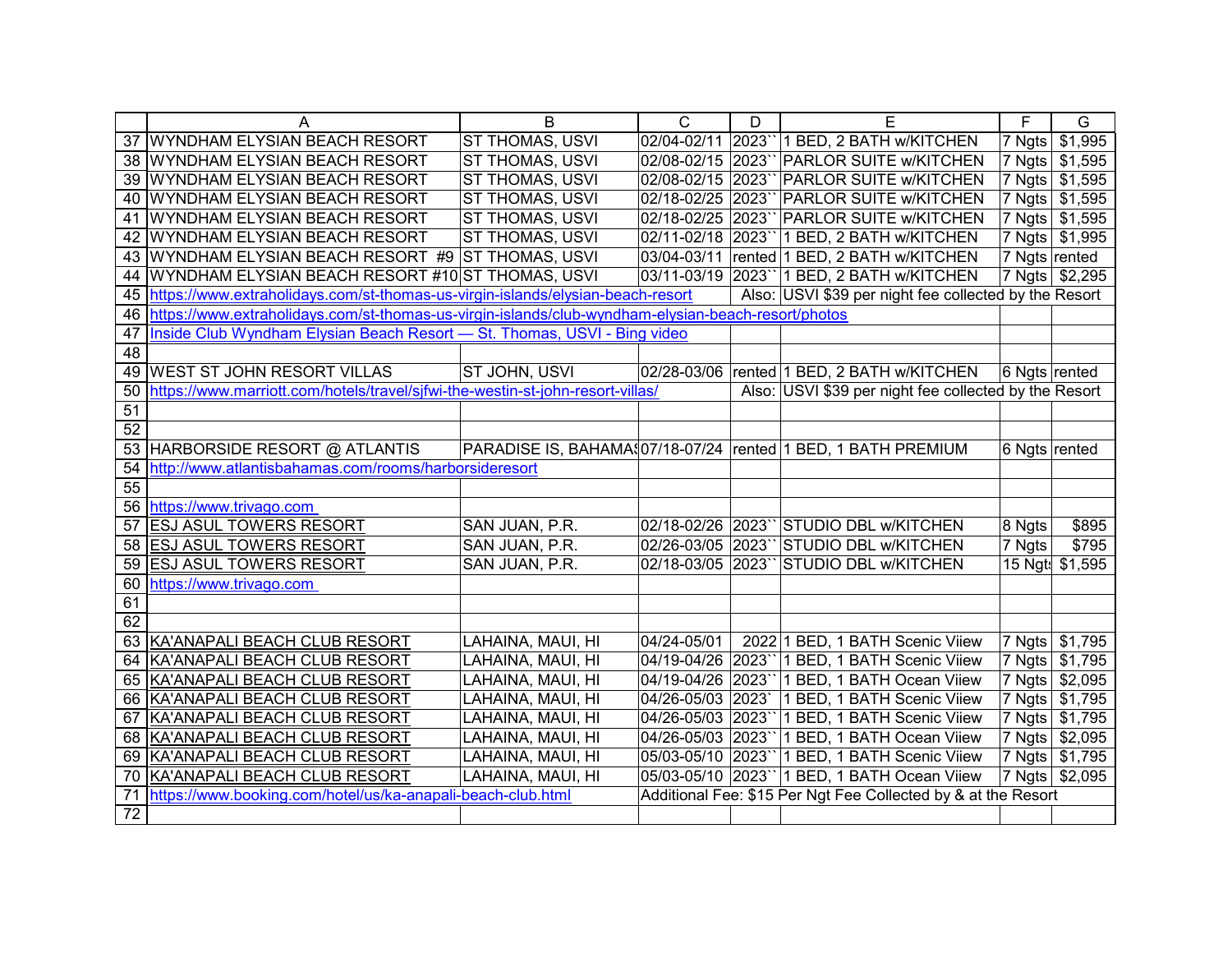|                 | A                                                                                                                                               | B                 | $\mathsf{C}$       | D    | E                                                          | F             | G              |
|-----------------|-------------------------------------------------------------------------------------------------------------------------------------------------|-------------------|--------------------|------|------------------------------------------------------------|---------------|----------------|
| 73              |                                                                                                                                                 |                   |                    |      |                                                            |               |                |
| 74              |                                                                                                                                                 |                   |                    |      |                                                            |               |                |
|                 | 75 HYATT KA'ANAPALI BEACH RESORT                                                                                                                | LAHAINA, MAUI, HI |                    |      | 10/08-10/15 rented 2 BED, 2 BATH Oceanfront                | 7 Ngts rented |                |
| 76              | https://www.hyatt.com/en-US/hotel/hawaii/hyatt-residence-club-maui-kaanapali-beach/oggsk Add'l Fee \$21 Per Ngt Collected by the Resort         |                   |                    |      |                                                            |               |                |
| $\overline{77}$ |                                                                                                                                                 |                   |                    |      |                                                            |               |                |
| 78              |                                                                                                                                                 |                   |                    |      |                                                            |               |                |
|                 | 79 WESTIN NANEA OCEAN RESORT                                                                                                                    | LAHAINA, MAUI, HI |                    |      | 03/05/03/12  rented   1 BED, 1BATH PREMIUM                 |               | 7 Ngts rented  |
| 80              | https://www.marriott.com/hotels/travel/jhmwi-the-westin-nanea-ocean-villas-kaanapa Add'l Fee \$15 Per Night Collected by & at the Resort        |                   |                    |      |                                                            |               |                |
| 81              |                                                                                                                                                 |                   |                    |      |                                                            |               |                |
| $\overline{82}$ |                                                                                                                                                 |                   |                    |      |                                                            |               |                |
|                 | 83 WESTIN KA'ANAPALI OCEAN RESORT                                                                                                               | LAHAINA, MAUI, HI |                    |      | 02/25-03/04 2023`` 1 BED, 1BATH-OCEAN VIEW 7 Ngts \$2,495  |               |                |
| 84              | <b>WESTIN KA'ANAPALI OCEAN RESORT</b>                                                                                                           | LAHAINA, MAUI, HI | 03/04-03/11        |      | 2023" 1 BED, 1BATH-OCEAN VIEW   7 Ngts   \$2,495           |               |                |
| 85              | <b>WESTIN KA'ANAPALI OCEAN RESORT</b>                                                                                                           | LAHAINA, MAUI, HI | 03/04-03/11        |      | 2023" 1 BED, 1BATH-OCEAN VIEW   7 Ngts   \$2,495           |               |                |
| 86              | Ka'anapali, Hawaii Resort   The Westin Ka'anapali Ocean Resort Villas (marriott.com Add'l Fee \$15 Per Ngt Collected by & at the Resort         |                   |                    |      |                                                            |               |                |
| $\overline{87}$ |                                                                                                                                                 |                   |                    |      |                                                            |               |                |
| $\overline{88}$ |                                                                                                                                                 |                   |                    |      |                                                            |               |                |
|                 | 89   WESTIN KA'ANAPALI OCEAN RESORT-NOLAHAINA, MAUI, HI                                                                                         |                   |                    |      | 02/25-03/04 2023`` 1 BED, 1 BATH OCEAN VIEW 7 Ngts \$2,495 |               |                |
| 90<br>91        | <u>Ka'anapali, Hawaii Resort   The Westin Ka'anapali Ocean Resort Villas (marriott.com</u> Add'I │Fee \$15 Per Ngt Collected by & at the Resort |                   |                    |      |                                                            |               |                |
| $\overline{92}$ |                                                                                                                                                 |                   |                    |      |                                                            |               |                |
|                 | 93 Club Regina Los Cabos (expedia.com)                                                                                                          |                   |                    |      |                                                            |               |                |
|                 | 94 CLUB REGINA BEACH RESORT                                                                                                                     | LOS CABOS, MX     |                    |      | 01/11-01/18 rented STUDIO SUITE w/KITCHEN                  |               | 7 Ngts rented  |
|                 | 95 CLUB REGINA BEACH RESORT                                                                                                                     | LOS CABOS, MX     | 02/18-02/25 2023   |      | <b>STUDIO SUITE w/KITCHEN</b>                              | 7 Ngts        | \$1,395        |
|                 | 96 CLUB REGINA BEACH RESORT                                                                                                                     | LOS CABOS, MX     | 02/18-02/25 2023`` |      | STUDIO SUITE W/KITCHEN                                     |               | 7 Ngts \$1,395 |
|                 | 97 CLUB REGINA BEACH RESORT                                                                                                                     | LOS CABOS, MX     | 02/18-02/25 2023   |      | STUDIO SUITE W/KITCHEN                                     |               | 7 Ngts \$1,395 |
|                 | 98 CLUB REGINA BEACH RESORT                                                                                                                     | LOS CABOS, MX     | 02/18-02/25        | 2023 | STUDIO SUITE W/KITCHEN                                     |               | 7 Ngts \$1,395 |
|                 | 99 CLUB REGINA BEACH RESORT                                                                                                                     | LOS CABOS, MX     | 02/18-02/25        | 2023 | 1 BED, 1 BATH w/KITCHEN                                    | 7 Ngts        | \$2,095        |
|                 | 100 CLUB REGINA BEACH RESORT                                                                                                                    | LOS CABOS, MX     | 02/18-02/25        | 2023 | 1 BED, 1 BATH w/KITCHEN                                    | 7 Ngts        | \$2,095        |
|                 | 101 CLUB REGINA BEACH RESORT                                                                                                                    | LOS CABOS, MX     | 02/18-02/25 2023`` |      | 1 BED, 1 BATH w/KITCHEN                                    | 7 Ngts        | \$2,095        |
|                 | 102 CLUB REGINA BEACH RESORT                                                                                                                    | LOS CABOS, MX     | 02/18-02/25 2023   |      | 1 BED, 1 BATH w/KITCHEN                                    | 7 Ngts        | \$2,095        |
|                 | 103 CLUB REGINA BEACH RESORT                                                                                                                    | LOS CABOS, MX     | 02/18-02/25 2023   |      | 1 BED, 1 BATH w/KITCHEN                                    | 7 Ngts        | \$2,095        |
|                 | 104 CLUB REGINA BEACH RESORT                                                                                                                    | LOS CABOS, MX     | 04/04-03/11        | 2023 | <b>STUDIO SUITE W/KITCHEN</b>                              | 7 Ngts        | \$1,395        |
|                 | 105 CLUB REGINA BEACH RESORT                                                                                                                    | LOS CABOS, MX     | 03/04-03/11        | 2023 | STUDIO SUITE W/KITCHEN                                     | 7 Ngts        | \$1,395        |
|                 | 106 CLUB REGINA BEACH RESORT                                                                                                                    | LOS CABOS, MX     | 03/04-03/11        | 2023 | STUDIO SUITE W/KITCHEN                                     | 7 Ngts        | \$1,395        |
|                 | 107 CLUB REGINA BEACH RESORT                                                                                                                    | LOS CABOS, MX     | 03/04-03/11        | 2023 | 2 BED, 2 BATH w/KITCHEN                                    | 7 Ngts        | \$2,995        |
|                 | 108 CLUB REGINA BEACH RESORT                                                                                                                    | LOS CABOS, MX     |                    |      | 03/11-03/18 2023" STUDIO SUITE w/KITCHEN                   |               | 7 Ngts \$1,395 |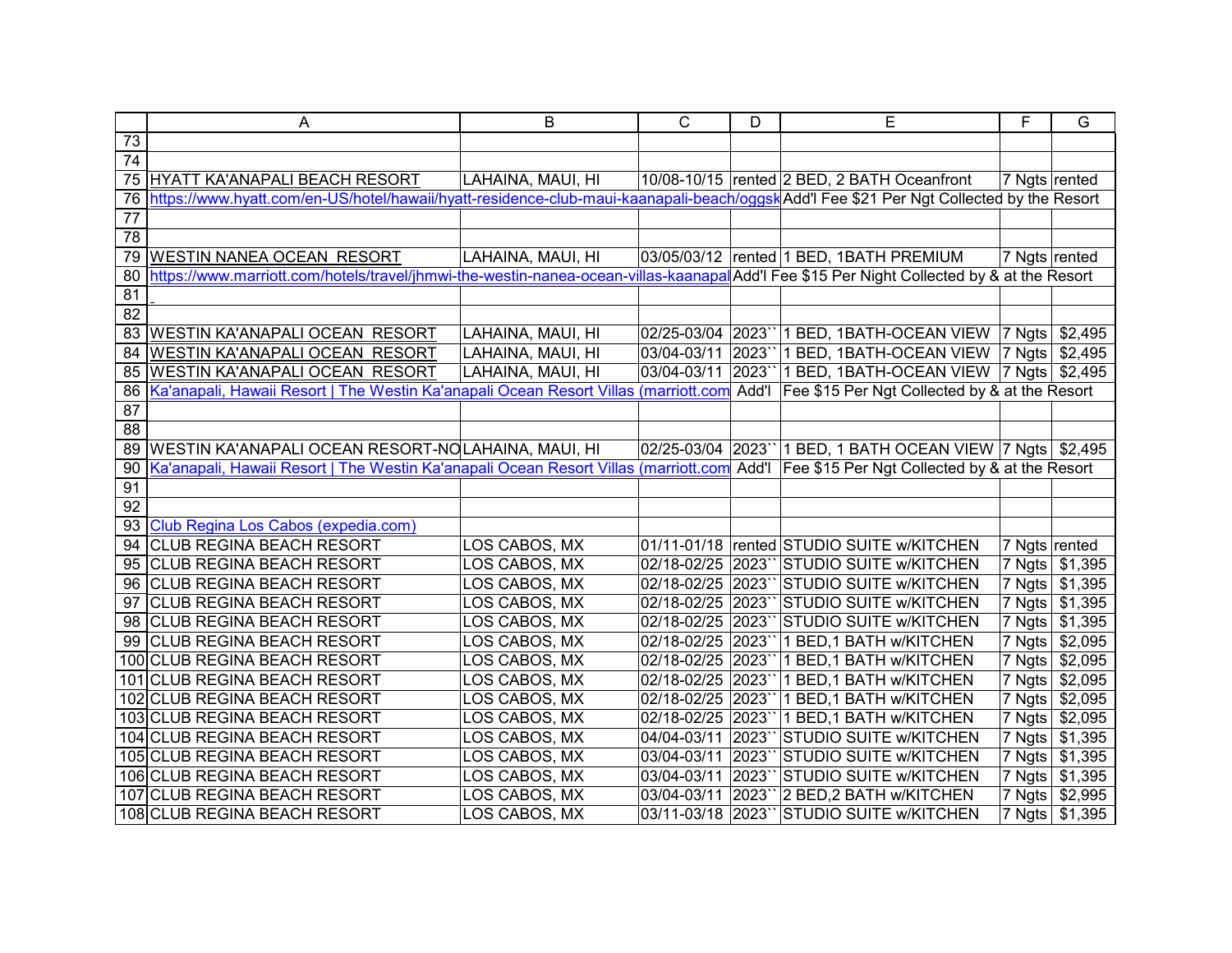|     | A                                                                                                                                   | B              | $\mathsf{C}$      | D      | Е                                         | F      | G                    |
|-----|-------------------------------------------------------------------------------------------------------------------------------------|----------------|-------------------|--------|-------------------------------------------|--------|----------------------|
|     | 109 CLUB REGINA BEACH RESORT                                                                                                        | LOS CABOS, MX  | 03/11-03/18 2023  |        | <b>STUDIO SUITE W/KITCHEN</b>             | 7 Ngts | \$1,395              |
|     | 110 CLUB REGINA BEACH RESORT                                                                                                        | LOS CABOS, MX  | 03/11-03/18 2023  |        | <b>STUDIO SUITE W/KITCHEN</b>             | 7 Ngts | \$1,395              |
|     | 111 CLUB REGINA BEACH RESORT                                                                                                        | LOS CABOS, MX  | 03/11-03/18 2023` |        | <b>STUDIO SUITE W/KITCHEN</b>             | 7 Ngts | $\overline{\$}1,395$ |
|     | 112 CLUB REGINA BEACH RESORT                                                                                                        | LOS CABOS, MX  | 03/11-03/18 2023  |        | <b>STUDIO SUITE W/KITCHEN</b>             | 7 Ngts | $\overline{\$}1,395$ |
|     | 113 CLUB REGINA BEACH RESORT                                                                                                        | LOS CABOS, MX  | 03/11-03/18 2023  |        | <b>STUDIO SUITE W/KITCHEN</b>             | 7 Ngts | $\overline{\$}1,395$ |
|     | 114 CLUB REGINA BEACH RESORT                                                                                                        | LOS CABOS, MX  | 03/11-03/18 2023  |        | <b>STUDIO SUITE W/KITCHEN</b>             | 7 Ngts | $\overline{\$}1,395$ |
|     | 115 CLUB REGINA BEACH RESORT                                                                                                        | LOS CABOS, MX  | 03/11-03/18 2023  |        | <b>STUDIO SUITE w/JACUZZI</b>             | 7 Ngts | $\overline{\$}1,395$ |
|     | 116 CLUB REGINA BEACH RESORT                                                                                                        | LOS CABOS, MX  | 03/11-03/18 2023  |        | STUDIO SUITE w/JACUZZI                    | 7 Ngts | $\overline{\$}1,395$ |
|     | 117 CLUB REGINA BEACH RESORT                                                                                                        | LOS CABOS, MX  | 03/11-03/18 2023  |        | <b>STUDIO SUITE w/JACUZZI</b>             | 7 Ngts | \$1,395              |
|     | 118 CLUB REGINA BEACH RESORT                                                                                                        | LOS CABOS, MX  | 03/11-03/18 2023  |        | STUDIO SUITE w/JACUZZI                    | 7 Ngts | \$1,395              |
|     | 119 CLUB REGINA BEACH RESORT                                                                                                        | LOS CABOS, MX  | 03/11-03/18 2023` |        | STUDIO SUITE w/JACUZZI                    | 7 Ngts | \$1,395              |
|     | 120 CLUB REGINA BEACH RESORT                                                                                                        | LOS CABOS, MX  | 03/11-03/18 2023` |        | STUDIO SUITE w/JACUZZI                    | 7 Ngts | \$1,395              |
|     | 121 CLUB REGINA BEACH RESORT                                                                                                        | LOS CABOS, MX  | 03/11-03/18 2023  |        | STUDIO SUITE w/JACUZZI                    | 7 Ngts | \$1,395              |
|     | 122 CLUB REGINA BEACH RESORT                                                                                                        | LOS CABOS, MX  | 03/11-03/18 2023` |        | STUDIO SUITE w/JACUZZI                    | 7 Ngts | \$1,395              |
|     | 123 CLUB REGINA BEACH RESORT                                                                                                        | LOS CABOS, MX  | 03/11-03/18 2023  |        | <b>STUDIO SUITE W/JACUZZI</b>             | 7 Ngts | \$1,395              |
|     | 124 Club Regina Los Cabos (expedia.com)                                                                                             |                |                   |        |                                           |        |                      |
| 125 |                                                                                                                                     |                |                   |        |                                           |        |                      |
| 126 |                                                                                                                                     |                |                   |        |                                           |        |                      |
|     | 127 https://www.marriott.com/hotels/travel/phxdo-sheraton-desert-oasis-villas-scottsdale/?scid=45f93f1b-bd77-45c9-8dab-83b6a417f6fe |                |                   |        |                                           |        |                      |
|     | 128 DESERT OASIS RESORT - SHERATON                                                                                                  | SCOTTSDALE, AZ | 11/25-12/02       |        | 2022 1 BED, 1 BATH PREMIUM                |        | 7 Ngts \$1,395       |
|     | 129 DESERT OASIS RESORT - SHERATON                                                                                                  | SCOTTSDALE, AZ | 11/25-12/02       |        | 2022 1 BED, 1 BATH PREMIUM                | 7 Ngts | \$1,295              |
|     | 130 DESERT OASIS RESORT - SHERATON                                                                                                  | SCOTTSDALE, AZ | 11/27-12/04       |        | 2022 1 BED, 1 BATH PREMIUM                | 7 Ngts | \$1,395              |
|     | 131 DESERT OASIS RESORT - SHERATON                                                                                                  | SCOTTSDALE, AZ |                   |        | 02/18-02/25 2023" 1 BED, 1 BATH DELUXE    | 7 Ngts | \$1,195              |
|     | 132 DESERT OASIS RESORT - SHERATON                                                                                                  | SCOTTSDALE, AZ | 02/18-02/25       |        | 2023" 1 BED, 1 BATH PREMIUM               | 7 Ngts | \$1,495              |
|     | 133 DESERT OASIS RESORT - SHERATON                                                                                                  | SCOTTSDALE, AZ | 02/18-02/25       |        | 2023" 2 BED, 2 BATH PREMIUM L/O 7 Ngts    |        | \$2,590              |
|     | 134 DESERT OASIS RESORT - SHERATON                                                                                                  | SCOTTSDALE, AZ | 03/04-03/11       | 2023`` | 1 BED, 1 BATH DELUXE                      | 7 Ngts | \$1,195              |
|     | 135 DESERT OASIS RESORT - SHERATON                                                                                                  | SCOTTSDALE, AZ | 03/04-03/11       | 2023`` | 1 BED, 1 BATH PREMIUM                     | 7 Ngts | $\sqrt{$1,495}$      |
|     | 136 DESERT OASIS RESORT - SHERATON                                                                                                  | SCOTTSDALE, AZ | 03/04-03/11       | 2023`` | 2 BED, 2 BATH PREMIUM L/O 7 Ngts          |        | \$2,590              |
|     | 137 DESERT OASIS RESORT - SHERATON                                                                                                  | SCOTTSDALE, AZ | 03/04-03/11       | 2023`` | 1 BED, 1 BATH DELUXE                      | 7 Ngts | \$1,195              |
|     | 138 DESERT OASIS RESORT - SHERATON                                                                                                  | SCOTTSDALE, AZ | 03/04-03/11       | 2023   | 1 BED, 1 BATH PREMIUM                     | 7 Ngts | \$1,495              |
|     | 139 DESERT OASIS RESORT - SHERATON                                                                                                  | SCOTTSDALE, AZ | 03/04-03/11       | 2023   | 2 BED, 2 BATH PREMIUM L/O 7 Ngts          |        | \$2,590              |
|     | 140 DESERT OASIS RESORT - SHERATON                                                                                                  | SCOTTSDALE, AZ | 03/04-03/11       | 2023   | 1 BED, 1 BATH DELUXE                      | 7 Ngts | \$1,195              |
|     | 141 DESERT OASIS RESORT - SHERATON                                                                                                  | SCOTTSDALE, AZ | 03/04-03/11       | 2023   | 1 BED, 1 BATH PREMIUM                     | 7 Ngts | $\overline{\$1,495}$ |
|     | 142 DESERT OASIS RESORT - SHERATON                                                                                                  | SCOTTSDALE, AZ | 03/04-03/11       |        | $2023$ " 2 BED, 2 BATH PREMIUM L/O 7 Ngts |        | \$2,590              |
|     | 143 DESERT OASIS RESORT - SHERATON                                                                                                  | SCOTTSDALE, AZ | 03/18-03/25       | 2023   | 1 BED, 1 BARH DELUXE                      | 7 Ngts | \$1,195              |
|     | 144 DESERT OASIS RESORT - SHERATON                                                                                                  | SCOTTSDALE, AZ |                   |        | 03/18-03/25 20231 1 BED, 1 BARH PREMIUM   |        | 7 Ngts \$1,495       |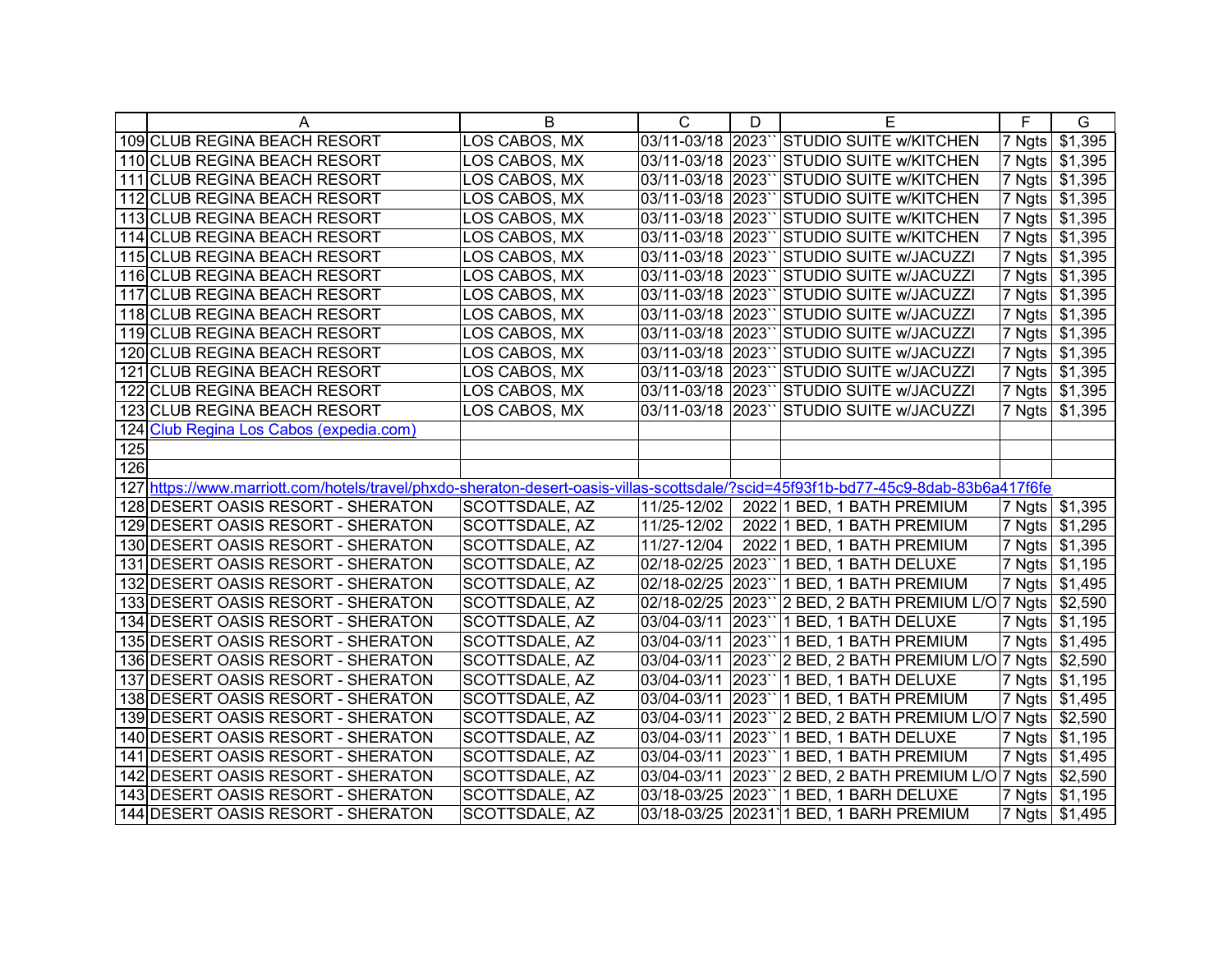|            | Α                                                                                                                                   | B                     | $\mathsf{C}$ | D | Е                                                              | F             | G               |
|------------|-------------------------------------------------------------------------------------------------------------------------------------|-----------------------|--------------|---|----------------------------------------------------------------|---------------|-----------------|
|            | 145 DESERT OASIS RESORT - SHERATON                                                                                                  | SCOTTSDALE, AZ        |              |   | 03/18-03/25 2023" 2 BED, 2 BATH PREMIUM L/O 7 Ngts             |               | \$2,590         |
|            | 146 DESERT OASIS RESORT - SHERATON                                                                                                  | <b>SCOTTSDALE, AZ</b> |              |   | 03/25-04/01 2023" 1 BED, 1 BARH DELUXE                         | 7 Ngts        | \$1,195         |
|            | 147 DESERT OASIS RESORT - SHERATON                                                                                                  | SCOTTSDALE, AZ        |              |   | 03/25-04/01 2023" 1 BED. 1 BATH PREMIUM                        | 7 Ngts        | $\sqrt{$1,495}$ |
|            | 148 DESERT OASIS RESORT - SHERATON                                                                                                  | SCOTTSDALE, AZ        |              |   | 03/25-04/01 2023`` 2 BED, 2 BATH PREMIUM L/O 7 Ngts \$2,590    |               |                 |
|            | 149 https://www.marriott.com/hotels/travel/phxdo-sheraton-desert-oasis-villas-scottsdale/?scid=45f93f1b-bd77-45c9-8dab-83b6a417f6fe |                       |              |   |                                                                |               |                 |
| 150        |                                                                                                                                     |                       |              |   |                                                                |               |                 |
| 151        |                                                                                                                                     |                       |              |   |                                                                |               |                 |
|            | 152 WESTIN KIERLAND VILLAS RESORT                                                                                                   | SCOTTSDALE, AZ        |              |   | 02/13-02/19  rented 1 BED, 1 BATH PREMIUM                      | 6 Ngts rented |                 |
| 153        | https://www.marriott.com/hotels/travel/phxkw-the-westin-kierland-villas-scottsdale/?scid=45f93f1b-bd77-45c9-8dab-83b6a417f6fe       |                       |              |   |                                                                |               |                 |
| 154        |                                                                                                                                     |                       |              |   |                                                                |               |                 |
| 155        |                                                                                                                                     |                       |              |   |                                                                |               |                 |
|            | 156 WESTIN DESERT WILLOW RESORT                                                                                                     | PALM DESERT, CA       | 02/20-02/27  |   | rented 2 BED, 2 BATH LOCK-OFF                                  | 7 Ngts rented |                 |
|            | 157 https://www.marriott.com/hotels/travel/ctdst-marriotts-shadow-ridge-ii-the-enclaves/                                            |                       |              |   |                                                                |               |                 |
| 158        |                                                                                                                                     |                       |              |   |                                                                |               |                 |
| 159        |                                                                                                                                     |                       |              |   |                                                                |               |                 |
|            | 160 WESTIN MISSION HILLS RESORT                                                                                                     |                       |              |   | RANCHO MIRAGE, CA   02/26-03/05   rented 1 BED, 1 BATH PREMIUM | 4 Ngts rented |                 |
|            | 161 https://www.marriott.com/hotels/hotel-photos/psppw-the-westin-mission-hills-resort-villas-palm-springs/                         |                       |              |   |                                                                |               |                 |
| 162        |                                                                                                                                     |                       |              |   |                                                                |               |                 |
| 163        |                                                                                                                                     |                       |              |   |                                                                |               |                 |
|            | 164 HYATT CARMEL HIGHLANDS INN                                                                                                      | CARMEL, CA            | 11/23-11/27  |   | rented 1 BED, 1 BATH W/KITCHEN                                 | 6 Ngts rented |                 |
|            | 165 https://highlandsinn.hyatt.com                                                                                                  |                       |              |   | https://www.hyattresidenceclub.com/                            |               |                 |
| 166        |                                                                                                                                     |                       |              |   |                                                                |               |                 |
| 167        |                                                                                                                                     |                       |              |   |                                                                |               |                 |
|            | 168 HILTON MARBRISA RESORT                                                                                                          | CARLSBAD, CA          |              |   | 04/02-04/09 rented 3 BED, 2 BATH w/KITCHEN                     | 7 Ngts rented |                 |
|            | 169 https://www.hilton.com/en/hotels/sanmbgv-hilton-grand-vacations-at-marbrisa/gallery/                                            |                       |              |   |                                                                |               |                 |
| 170<br>171 |                                                                                                                                     |                       |              |   |                                                                |               |                 |
|            |                                                                                                                                     |                       |              |   |                                                                |               |                 |
|            | 172 WYNDHAM OCEANSIDE PIER RSRT                                                                                                     | <b>OCEANSIDE, CA</b>  |              |   | 04/02-04/09 rented 2 BED, 2 BATH Ocean Front                   | 7 Ngts rented |                 |
| 174        | 173 https://www.extraholidays.com/oceanside-california/wyndham-oceanside-pier-resort/photos                                         |                       |              |   |                                                                |               |                 |
| 175        |                                                                                                                                     |                       |              |   |                                                                |               |                 |
|            | 176 WESTIN RESORT AND SPA RESORT                                                                                                    | WHISTLER, BC, CA      |              |   | 02/25-03/04 2023" STUDIO w/KITCHENETTE                         | 7 Ngts        | \$2,095         |
|            | 177 WESTIN RESORT AND SPA RESORT                                                                                                    | WHISTLER, BC, CA      |              |   | 03/11-03/18 2023" 1 BED, 1 BATH w/KITCHEN                      | 7 Ngts        | \$2,995         |
|            | 178 https://www.marriott.com/hotels/travel/ysewi-the-westin-resort-and-spa-whistler/?scid=45f93f1b-bd77-45c9-8dab-83b6a417f6fe      |                       |              |   |                                                                |               |                 |
| 179        |                                                                                                                                     |                       |              |   |                                                                |               |                 |
|            | 180 THE TETON CLUB                                                                                                                  | JACKSON HOLE, WY      |              |   | 02/21-02/28  rented 2 BED, 2 BATH w/KITCHEN                    | 7 Ngts rented |                 |
|            |                                                                                                                                     |                       |              |   |                                                                |               |                 |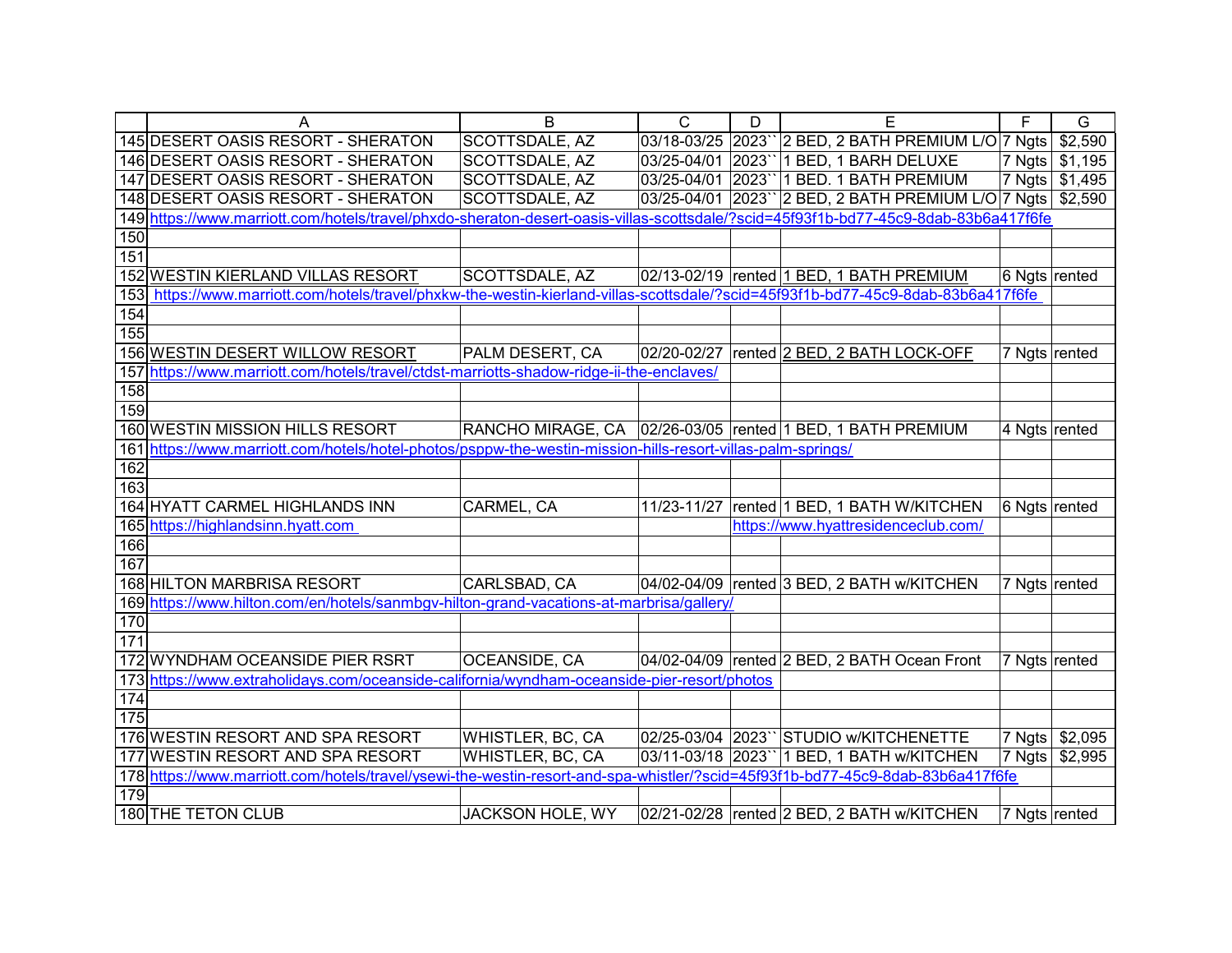|                  | A                                                                                                                             | B                                 | $\mathsf{C}$ | D | E                                          | F             | G              |
|------------------|-------------------------------------------------------------------------------------------------------------------------------|-----------------------------------|--------------|---|--------------------------------------------|---------------|----------------|
|                  | 181 https://thetetonclub.com                                                                                                  |                                   |              |   |                                            |               |                |
| 182              |                                                                                                                               |                                   |              |   |                                            |               |                |
|                  | 183 THE MINERS CLUB @ THE CANYONS                                                                                             | PARK CITY, UT                     | 01/14-01/21  |   | 2023 2 BED, 2 BATH w/KITCHEN               | 7 Ngts        | \$3,495        |
|                  | 184 THE MINERS CLUB @ THE CANYONS                                                                                             | PARK CITY, UT                     | 02/11-02/18  |   | 2023 3 BED, 3 BATH w/KITCHEN               | 7 Ngts        | \$3,995        |
|                  | 185 THE MINERS CLUB @ THE CANYONS                                                                                             | PARK CITY, UT                     | 02/11-02/18  |   | 2023 3 BED, 3 BATH w/KITCHEN               | 7 Ngts        | \$3,995        |
|                  | 186 THE MINERS CLUB @ THE CANYONS                                                                                             | PARK CITY, UT                     | 03/04-03/11  |   | 2023 2 BED, 2 BATH w/KITCHEN               |               | 7 Ngts \$3,495 |
|                  | 187 THE MINERS CLUB @ THE CANYONS                                                                                             | PARK CITY, UT                     | 03/04-03/11  |   | 2023 2 BED, 2 BATH w/KITCHEN               |               | 7 Ngts \$3,495 |
|                  | 188 THE MINERS CLUB @ THE CANYONS                                                                                             | PARK CITY, UT                     | 03/04-03/11  |   | 2023 3 BED, 3 BATH w/KITCHEN               | 7 Ngts        | \$3,995        |
|                  | 189 https://www.expedia.com/Park-City-Hotels-The-Miners-Club.h1589291.Hotel-Information                                       |                                   |              |   | www.theminersclub.com                      |               |                |
| 190              |                                                                                                                               |                                   |              |   |                                            |               |                |
|                  | 191 PARK HYATT RESORT & SPA                                                                                                   | <b>BEAVER CREEK, CO</b>           |              |   | 04/06-04/10 rented 3 BED, 3 BATH w/KITCHEN | 4 Ngts rented |                |
|                  | 192 https://www.hyatt.com/en-US/hotel/colorado/hyatt-residence-club-at-park-hyatt-beaver-creek/beavc                          |                                   |              |   |                                            |               |                |
| 193              |                                                                                                                               |                                   |              |   |                                            |               |                |
|                  | 194 HYATT GRAND ASPEN RESORT                                                                                                  | ASPEN, CO                         |              |   | 02/08-02/12 rented STUDIO w/KITCHENETTE    | 4 Ngts rented |                |
|                  | 195 https://aspen.hyatt.com                                                                                                   |                                   |              |   |                                            |               |                |
| 196              |                                                                                                                               |                                   |              |   |                                            |               |                |
|                  | 197 HYATT MAINSTREET STATION RESORT BRECKENRIDGE, CO                                                                          |                                   | 02/07-02/11  |   | 2023 STUDIO w/MINI-KITCHEN                 | 4 Ngts        | \$995          |
|                  | 198 https://www.hyatt.com/en-US/hotel/colorado/hyatt-residence-club-breckenridge-main-street-station/bresh                    |                                   |              |   |                                            |               |                |
| 199              |                                                                                                                               |                                   |              |   |                                            |               |                |
|                  | 200 VACATION VILLAGE @ THE BERKSHIRES HANCOCK, MA                                                                             |                                   |              |   | 03/06-03/13 rented 1 BED, 1 BATH w/KITCHEN | 7 Ngts rented |                |
|                  | 201 Vacation Village in the Berkshires   Hancock MA Resorts (vacationvillageresorts.com)                                      |                                   |              |   |                                            |               |                |
|                  | 202 https://www.vacationvillageresorts.com/vacation_village_berkshires/index.html                                             |                                   |              |   |                                            |               |                |
| $\overline{203}$ |                                                                                                                               |                                   |              |   |                                            |               |                |
|                  | 204 WYNDHAM LA CASCADA RESORT                                                                                                 | <b>SAN ANTONIO, TX</b>            |              |   | 08/02-08/08 rented 2 BED, 2 BATH w/KITCHEN | 6 Ngts rented |                |
|                  | 205 https://www.extraholidays.com/san-antonio-texas/wyndham-la-cascada?lid=loc&identifier=lo https://www.thesanantoniorivery/ |                                   |              |   |                                            |               |                |
|                  | 206 https://www.thesanantonioriverwalk.com/                                                                                   | https://seaworld.com/san-antonio/ |              |   | https://www.sixflags.com/fiestatexas       |               |                |
| 207              |                                                                                                                               |                                   |              |   |                                            |               |                |
|                  | 208 WYNDHAM RIVERSIDE SUITES                                                                                                  | SAN ANTONIO, TX                   |              |   | 01/20-01/26 rented 2 BED, 2 BATH w/KITCHEN | 5 Ngts rented |                |
|                  | 209 https://www.clubwyndham.com/cw/resorts/wyndham-riverside-suites.page                                                      |                                   |              |   |                                            |               |                |
|                  | 210 https://www.thesanantonioriverwalk.com/                                                                                   | https://seaworld.com/san-antonio/ |              |   | https://www.sixflags.com/fiestatexas       |               |                |
| 211              |                                                                                                                               |                                   |              |   |                                            |               |                |
|                  | 212 https://www.hyatt.com/en-US/hotel/texas/hyatt-residence-club-san-antonio-wild-oak-ranch/sansh                             |                                   |              |   |                                            |               |                |
|                  | 213 HYATT WILD OAK RANCH RESORT                                                                                               | SAN ANTONIO, TX                   | 06/28-07/02  |   | 2022 STUDIO W/KITCHENETTE                  | 4 Ngts        | \$795          |
|                  | 214 HYATT WILD OAK RANCH RESORT                                                                                               | <b>SAN ANTONIO, TX</b>            | 06/28-07/02  |   | 2022 STUDIO w/KITCHENETTE                  | 4 Ngts        | \$795          |
|                  | 215 HYATT WILD OAK RANCH RESORT                                                                                               | <b>SAN ANTONIO, TX</b>            | 06/28-07/02  |   | 2022 1 BED, 1 BATH w/KITCHEN               | 4 Ngts        | \$1,295        |
|                  | 216 HYATT WILD OAK RANCH RESORT                                                                                               | SAN ANTONIO, TX                   | 06/28-07/02  |   | 2022 2 BED, 2 BATH LOCK-OFF#               |               | 4 Ngts \$2,090 |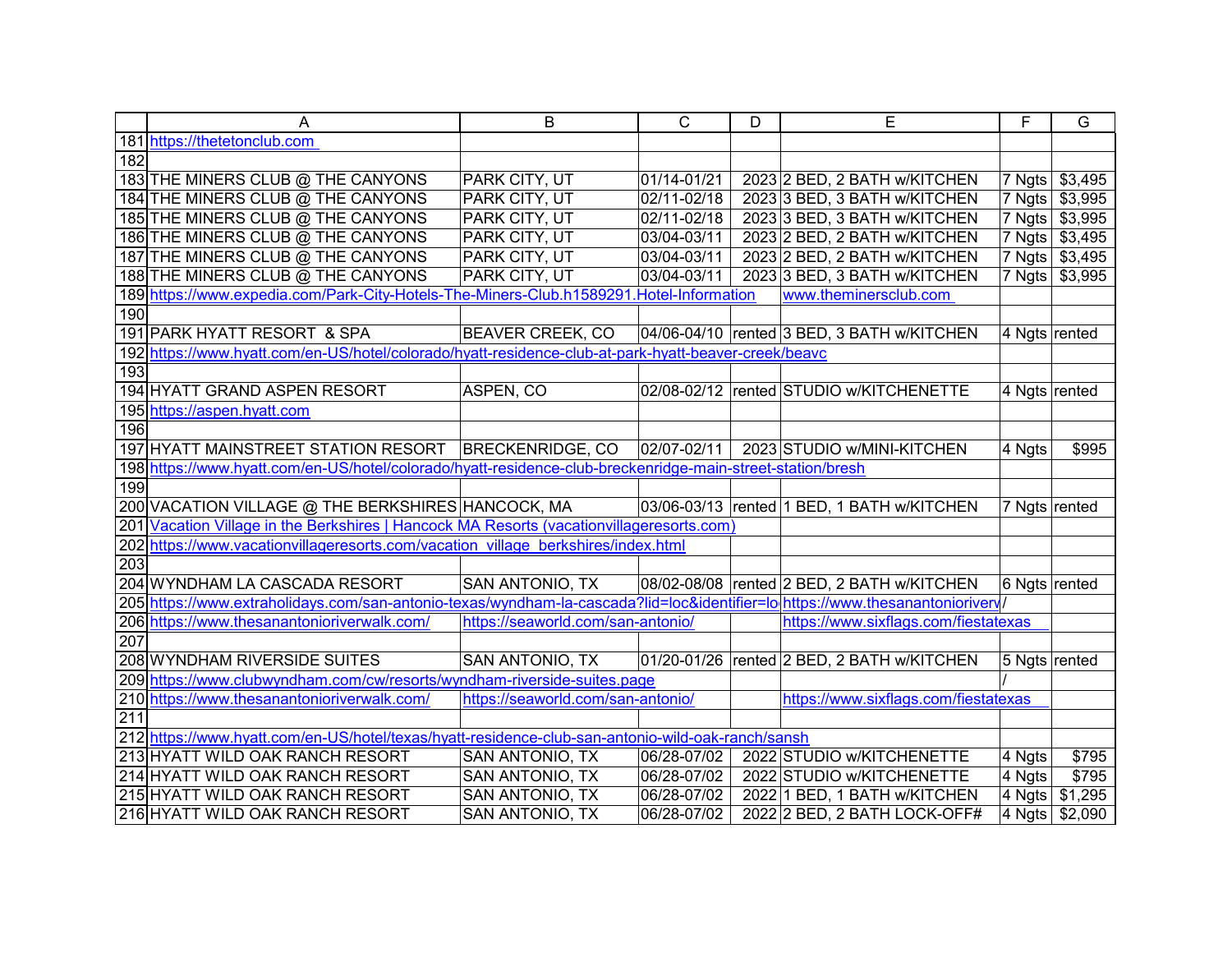|     | A                                                                                                 | B                                 | $\overline{C}$ | D      | E                                                                   | F             | G              |
|-----|---------------------------------------------------------------------------------------------------|-----------------------------------|----------------|--------|---------------------------------------------------------------------|---------------|----------------|
|     | 217 HYATT WILD OAK RANCH RESORT                                                                   | SAN ANTONIO, TX                   | 07/05-07/09    |        | 2022 STUDIO w/KITCHENETTE                                           | 4 Ngts        | \$795          |
|     | 218 HYATT WILD OAK RANCH RESORT                                                                   | SAN ANTONIO, TX                   | 07/05-07/09    |        | 2022 STUDIO w/KITCHENETTE                                           | 4 Ngts        | \$795          |
|     | 219 HYATT WILD OAK RANCH RESORT                                                                   | SAN ANTONIO, TX                   | 07/05-07/09    |        | 2022 1 BED, 1 BATH w/KITCHEN                                        |               | 4 Ngts \$1,295 |
|     | 220 HYATT WILD OAK RANCH RESORT                                                                   | SAN ANTONIO, TX                   | 07/05-07/09    |        | 2022 2 BED, 2 BATH LOCK-OFF#                                        | 4 Ngts        | \$2,090        |
|     | 221 https://www.hyatt.com/en-US/hotel/texas/hyatt-residence-club-san-antonio-wild-oak-ranch/sansh |                                   |                |        |                                                                     |               |                |
|     | 222 https://www.hyatt.com/en-US/hotel/texas/hyatt-regency-hill-country-resort-and-spa/sanhc       |                                   |                |        |                                                                     |               |                |
|     | 223 https://www.thesanantonioriverwalk.com/                                                       | https://seaworld.com/san-antonio/ |                |        | https://www.sixflags.com/fiestatexas                                |               |                |
| 224 |                                                                                                   |                                   |                |        |                                                                     |               |                |
| 225 |                                                                                                   |                                   |                |        |                                                                     |               |                |
|     | 228 HARBORSIDE RESORT @ ATLANTIS                                                                  | PARIDISE IS.BAHAMAS 07/18-0724    |                |        | rented 1 BED, 1 BATH PREMIUM                                        | 6 Ngts rented |                |
|     | 229 http://www.atlantisbahamas.com/rooms/harborsideresort                                         |                                   |                |        |                                                                     |               |                |
| 230 |                                                                                                   |                                   |                |        |                                                                     |               |                |
| 231 |                                                                                                   |                                   |                |        |                                                                     |               |                |
|     | 232 WYNDHAM PALM-AIRE RESORT                                                                      | POMPANO BEACH, FL                 | 11/20-11/27    |        | rented 2 BED, 2 BATH w/KITCHEN                                      |               | 7 Ngts rented  |
|     | 233 Wyndham Palm Aire   Club Wyndham Palm-Aire (extraholidays.com)                                |                                   |                |        |                                                                     |               |                |
| 234 |                                                                                                   |                                   |                |        |                                                                     |               |                |
|     | 235 WYNDHAM SEA GARDENS RESORT                                                                    | POMPANO BEACH, FL   11/20-11/27   |                |        | rented 2 BED, 2 BATH w/KITCHEN                                      |               | 7 Ngts rented  |
|     | 236 Wyndham Sea Gardens   Club Wyndham Sea Gardens (extraholidays.com)                            |                                   |                |        |                                                                     |               |                |
| 237 |                                                                                                   |                                   |                |        |                                                                     |               |                |
| 238 |                                                                                                   |                                   |                |        |                                                                     |               |                |
|     | 239 MARRIOTT VILLAS 2 DORAL RESORT                                                                | MIAMI, FL                         |                |        | 03/11-03/18 2023" 2 BED, 2 BATH w/KITCHEN                           | 7 Ngts        | \$2,395        |
|     | 240 Resort Overview   Marriott's Villas at Doral (marriottvacationclub.com)                       |                                   |                |        |                                                                     |               |                |
| 241 |                                                                                                   |                                   |                |        |                                                                     |               |                |
| 242 |                                                                                                   |                                   |                |        |                                                                     |               |                |
|     | 243 HILTON MCALPIN OCEAN PLAZA                                                                    | MIAMI, FL                         | 01/24-01/31    | 2023`` | 1 BED, 1 BATH w/KITCHEN                                             | 7 Ngts        | \$2,095        |
|     | 244 Miami Vacation - Hilton Grand Vacations Suites South Beach hotel                              |                                   |                |        |                                                                     |               |                |
| 245 |                                                                                                   |                                   |                |        |                                                                     |               |                |
| 246 |                                                                                                   |                                   |                |        |                                                                     |               |                |
|     | 247 PALM BEACH SHORES BEACH RESORT                                                                | SINGER IS. PALM BCH   11/18-11/25 |                |        | 2022 2 BED, 2 BATH W/KITCHEN                                        | 7 Ngts        | \$2,195        |
|     | 248 PALM BEACH SHORES BEACH RESORT                                                                | SINGER IS. PALM BCH   12/24-12/31 |                |        | 2022 1 BED, 1 BATH W/KITCHEN                                        |               | 7 Ngts \$1,495 |
|     | 249 PALM BEACH SHORES BEACH RESORT                                                                | SINGER IS. PALM BCH   03/04-03/11 |                |        | 2023" 1 BED, 1 BATH W/KITCHEN                                       |               | 7 Ngts \$1,495 |
|     | 250 PALM BEACH SHORES BEACH RESORT                                                                | SINGER IS. PALM BCH   03/04-03/11 |                |        | 2023" 1 BED, 1 BATH W/KITCHEN                                       |               | 7 Ngts \$1,495 |
|     | 251 PALM BEACH SHORES BEACH RESORT                                                                | SINGER IS. PALM BCH   03/04-03/11 |                |        | 2023" 1 BED, 1 BATH W/KITCHEN                                       |               | 7 Ngts \$1,495 |
|     | 252 PALM BEACH SHORES BEACH RESORT                                                                | SINGER IS. PALM BCH   03/04-03/11 |                |        | 2023" 1 BED, 1 BATH W/KITCHEN                                       |               | 7 Ngts \$1,495 |
|     | 253 PALM BEACH SHORES BEACH RESORT                                                                |                                   |                |        | SINGER IS. PALM BCH 03/05-03/12 2023" 1 BED, 1 BATH W/KITCHEN       |               | 7 Ngts \$1,495 |
|     | 254 PALM BEACH SHORES BEACH RESORT                                                                |                                   |                |        | SINGER IS. PALM BCH   03/05-03/12   2023"   1 BED, 1 BATH W/KITCHEN |               | 7 Ngts \$1,495 |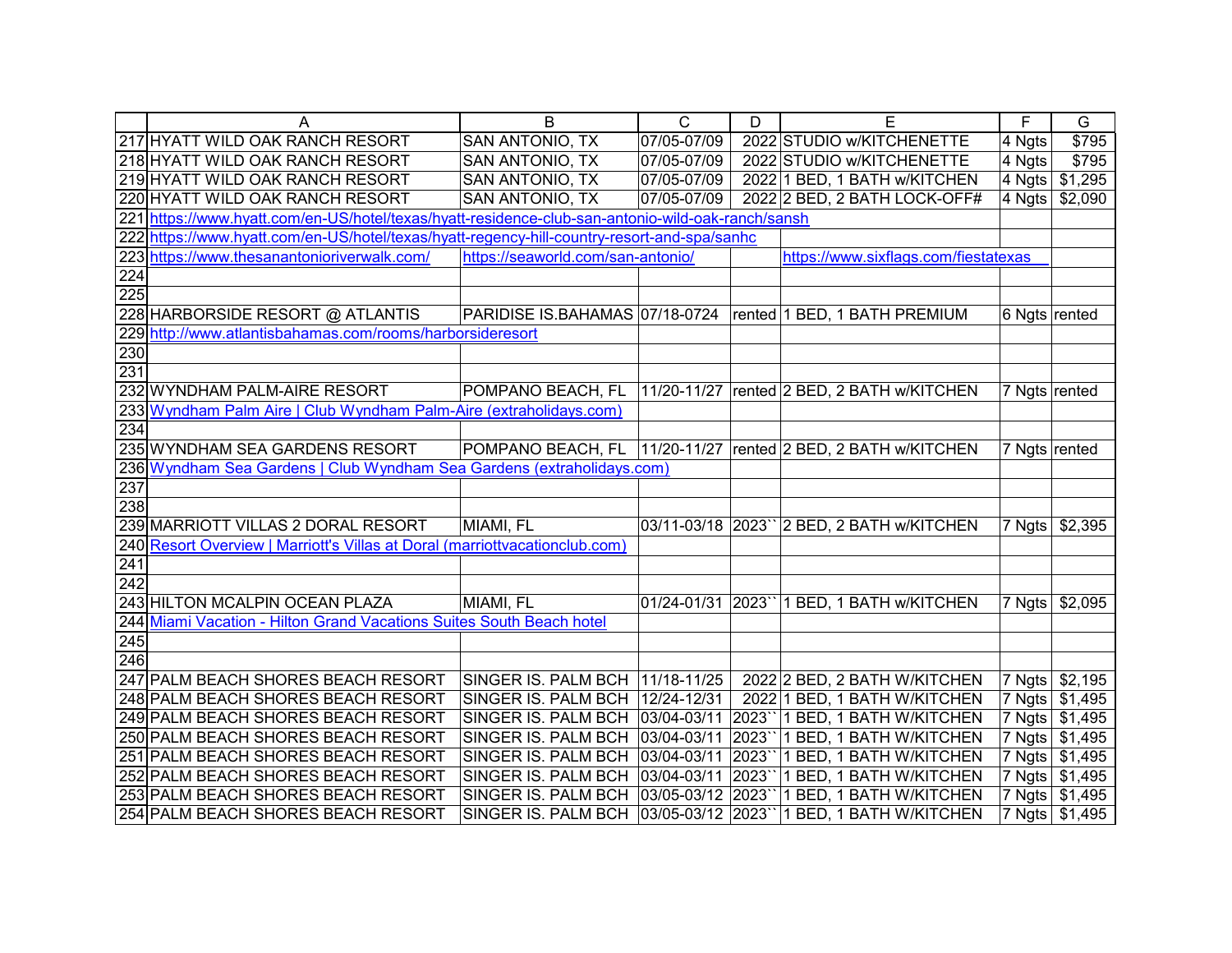|     | A                                                                                                         | B                                       | $\mathsf{C}$       | D    | Е                                                             | F                  | G       |
|-----|-----------------------------------------------------------------------------------------------------------|-----------------------------------------|--------------------|------|---------------------------------------------------------------|--------------------|---------|
|     | 255 PALM BEACH SHORES BEACH RESORT                                                                        |                                         |                    |      | SINGER IS. PALM BCH 03/05-03/12 2023" 1 BED, 1 BATH W/KITCHEN | 7 Ngts             | \$1,495 |
|     | 256 PALM BEACH SHORES BEACH RESORT                                                                        |                                         |                    |      | SINGER IS. PALM BCH 03/05-03/12 2023" 2 BED, 2 BATH W/KITCHEN | $ 7 \text{ Ngts} $ | \$2,395 |
|     | 257 PALM BEACH SHORES BEACH RESORT                                                                        | SINGER IS. PALM BCH                     | 03/05-03/12 2023`` |      | 2 BED, 2 BATH W/KITCHEN                                       | 7 Ngts             | \$2,395 |
|     | 258 PALM BEACH SHORES BEACH RESORT                                                                        | SINGER IS. PALM BCH                     | 03/11-03/18 2023   |      | 1 BED, 1 BATH W/KITCHEN                                       | 7 Ngts             | \$1,495 |
|     | 259 PALM BEACH SHORES BEACH RESORT                                                                        | SINGER IS. PALM BCH                     | 03/11-03/18 2023   |      | 1 BED, 1 BATH W/KITCHEN                                       | 7 Ngts             | \$1,495 |
|     | 260 PALM BEACH SHORES BEACH RESORT                                                                        | SINGER IS. PALM BCH                     | 03/11-03/18 2023   |      | 1 BED, 1 BATH W/KITCHEN                                       | 7 Ngts             | \$1,495 |
|     | 261 PALM BEACH SHORES BEACH RESORT                                                                        | SINGER IS. PALM BCH                     | 03/11-03/18 2023   |      | 1 BED, 1 BATH W/KITCHEN                                       | 7 Ngts             | \$1,495 |
|     | 262 PALM BEACH SHORES BEACH RESORT                                                                        | SINGER IS. PALM BCH                     | 03/11-03/18 2023   |      | 1 BED, 1 BATH W/KITCHEN                                       | 7 Ngts             | \$1,495 |
|     | 263 PALM BEACH SHORES BEACH RESORT                                                                        | SINGER IS. PALM BCH 03/12-03/19 2013`   |                    |      | 1 BED, 1 BATH W/KITCHEN                                       | 7 Ngts             | \$1,495 |
|     | 264 PALM BEACH SHORES BEACH RESORT                                                                        | SINGER IS. PALM BCH 03/18-03/25 2023`   |                    |      | 1 BED, 1 BATH W/KITCHEN                                       | $ 7 \text{ Ngts} $ | \$1,495 |
|     | 265 PALM BEACH SHORES BEACH RESORT                                                                        | SINGER IS. PALM BCH                     | 03/18-03/25 2023   |      | 1 BED, 1 BATH W/KITCHEN                                       | 7 Ngts             | \$1,495 |
|     | 266 PALM BEACH SHORES BEACH RESORT                                                                        | SINGER IS. PALM BCH 03/18-03/25 2023``  |                    |      | 1 BED, 1 BATH W/KITCHEN                                       | $ 7 \text{ Ngts} $ | \$1,495 |
|     | 267 PALM BEACH SHORES BEACH RESORT                                                                        | SINGER IS. PALM BCH 03/18-03/25 2023`   |                    |      | 1 BED, 1 BATH W/KITCHEN                                       | 7 Ngts             | \$1,495 |
|     | 268 PALM BEACH SHORES BEACH RESORT                                                                        | SINGER IS. PALM BCH 03/25-04/01 2023``  |                    |      | 1 BED, 1 BATH W/KITCHEN                                       | $ 7 \text{ Ngts} $ | \$1,495 |
|     | 269 PALM BEACH SHORES BEACH RESORT                                                                        | SINGER IS. PALM BCH 04/01-04/08 2023`   |                    |      | 1 BED, 1 BATH W/KITCHEN                                       | 7 Ngts             | \$1,495 |
|     | 270 PALM BEACH SHORES BEACH RESORT                                                                        | SINGER IS. PALM BCH                     | 04/01-04/08 2023   |      | 1 BED, 1 BATH W/KITCHEN                                       | 7 Ngts             | \$1,495 |
|     | 271 PALM BEACH SHORES BEACH RESORT                                                                        | SINGER IS. PALM BCH                     | 04/01-04/08 2023   |      | 1 BED, 1 BATH W/KITCHEN                                       | 7 Ngts             | \$1,495 |
|     | 272 PALM BEACH SHORES BEACH RESORT                                                                        | SINGER IS. PALM BCH 04/01-04/08 2023`   |                    |      | 1 BED, 1 BATH W/KITCHEN                                       | 7 Ngts             | \$1,495 |
|     | 273 PALM BEACH SHORES BEACH RESORT                                                                        | SINGER IS. PALM BCH 04/08-04/15 2023`   |                    |      | 1 BED, 1 BATH W/KITCHEN                                       | 7 Ngts             | \$1,495 |
|     | 274 PALM BEACH SHORES BEACH RESORT                                                                        | SINGER IS. PALM BCH                     | 04/08-04/15 2023`  |      | 1 BED, 1 BATH W/KITCHEN                                       | 7 Ngts             | \$1,495 |
|     | 275 PALM BEACH SHORES BEACH RESORT                                                                        | SINGER IS. PALM BCH  04/08-04/15  2023` |                    |      | 2 BED, 2 BATH W/KITCHEN                                       | 7 Ngts             | \$2,395 |
|     | 276 PALM BEACH SHORES BEACH RESORT                                                                        | SINGER IS. PALM BCH                     | 11/18-11/25 2023   |      | 2 BED, 2 BATH W/KITCHEN                                       | 7 Ngts             | \$2,195 |
|     | 277 PALM BEACH SHORES BEACH RESORT                                                                        | SINGER IS. PALM BCH                     | 12/23-12/30 2023`  |      | 1 BED, 1 BATH W/KITCHEN                                       | 7 Ngts             | \$1,495 |
|     | 278 PALM BEACH SHORES BEACH RESORT                                                                        | SINGER IS. PALM BCH                     | 12/23-12/30 2023`  |      | 1 BED, 1 BATH W/KITCHEN                                       | 7 Ngts             | \$1,495 |
|     | 279 PALM BEACH SHORES BEACH RESORT                                                                        | SINGER IS. PALM BCH                     | 12/23-12/30        | 2023 | 1 BED, 1 BATH W/KITCHEN                                       | 7 Ngts             | \$1,495 |
|     | 280 PALM BEACH SHORES BEACH REOSRT                                                                        | SINGER IS. PALM BCH                     | 12/23-12/30 2023   |      | 1 BED, 1 BATH W/KITCHEN                                       | 7 Ngts             | \$1,495 |
|     | 281 PALM BEACH SHORES BEACH RESORT                                                                        | SINGER IS. PALM BCH                     | 12/23-12/30 2023`  |      | 1 BED, 1 BATH W/KITCHEN                                       | 7 Ngts             | \$1,495 |
|     | 282 PALM BEACH SHORES BEACH RESORT                                                                        | SINGER IS. PALM BCH                     | 12/23-12/30 2023`  |      | 1 BED, 1 BATH W/KITCHEN                                       | 7 Ngts             | \$1,495 |
|     | 283 PALM BEACH SHORES BEACH RESORT                                                                        | SINGER IS. PALM BCH                     | 12/23-12/30 2023   |      | 1 BED, 1 BATH W/KITCHEN                                       | $ 7 \text{ N}$ gts | \$1,495 |
|     | 284 PALM BEACH SHORES BEACH RESORT                                                                        | SINGER IS. PALM BCH                     | 12/23-12/30 2023   |      | 1 BED, 1 BATH W/KITCHEN                                       | 7 Ngts             | \$1,495 |
|     | 285 https://pbsr.com/                                                                                     |                                         |                    |      |                                                               |                    |         |
| 286 |                                                                                                           |                                         |                    |      |                                                               |                    |         |
| 287 |                                                                                                           |                                         |                    |      |                                                               |                    |         |
|     | 288 SHERATON VISTANA VILLAGES RESORT ORLANDO, FL                                                          |                                         |                    |      | 11/26-12/02 rented 2 BED, 2 BATH w/KITCHEN                    | 7 Ngts rented      |         |
|     | 289 https://www.marriott.com/hotels/travel/mcovs-sheraton-vistana-resort-villas-lake-buena-vista-orlando/ |                                         |                    |      |                                                               |                    |         |
| 290 |                                                                                                           |                                         |                    |      |                                                               |                    |         |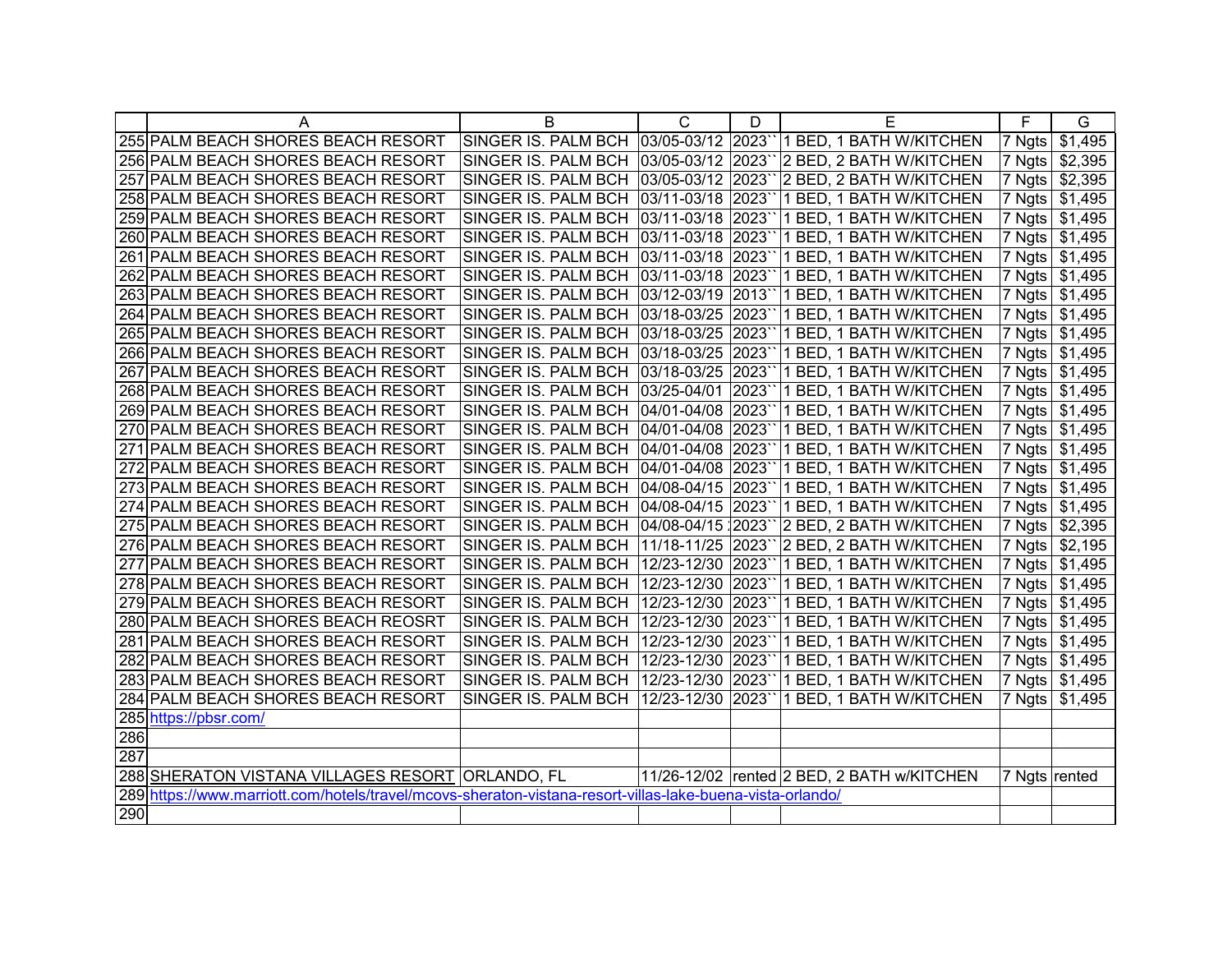|     | A                                                                                                   | B                                      | $\mathsf{C}$ | D              | E                                                               | F             | G               |
|-----|-----------------------------------------------------------------------------------------------------|----------------------------------------|--------------|----------------|-----------------------------------------------------------------|---------------|-----------------|
| 291 |                                                                                                     |                                        |              |                |                                                                 |               |                 |
|     | 292 WYNDHAM STAR ISLAND RESORT                                                                      | <b>ORLANDO, FL</b>                     |              |                | 11/07-11/13 rented 2 BED, 2 BATH w/KITCHEN                      | 6 Ngts rented |                 |
| 293 | Timeshare Resorts in Orlando, FL: Club Wyndham Star Island - Club Wyndham (wyndhamdestinations.com) |                                        |              |                |                                                                 |               |                 |
| 294 |                                                                                                     |                                        |              |                |                                                                 |               |                 |
| 295 |                                                                                                     |                                        |              |                |                                                                 |               |                 |
|     | 296 WYNDHAM BONNET CREEK RESORT                                                                     | ORLANDO, FL                            |              |                | 11/11-11/14   rented 2 BED, 2 BATH w/KITCHEN                    | 3 Ngts rented |                 |
|     | 297 https://www.wyndhambonnetcreek.com/                                                             |                                        |              |                |                                                                 |               |                 |
| 298 |                                                                                                     |                                        |              |                |                                                                 |               |                 |
|     | 299 MYSTIC DUNES RESORT & GOLF CLUB                                                                 | ORLANDO, FL                            |              |                | 12/26-01/02 rented 1 BED, 1 BATH W/KITCHEN                      | 7 Ngts rented |                 |
|     | 300 MYSTIC DUNES RESORT & GOLF CLUB                                                                 | <b>ORLANDO, FL</b>                     |              |                | 12/26-01/02   rented 2 BED, 2 BATH 2.KITCHEN                    |               | 7 Ngts rented   |
|     | 301 MYSTIC DUNES RESORT & GOLF CLUB                                                                 | ORLANDO, FL                            |              |                | 12/26-01/02 rented 3 BED, 3 BATH LOCK-OFF#                      | 7 Ngts rented |                 |
|     | 302 https://www.mystic-dunes-resort.com/                                                            |                                        |              |                |                                                                 |               |                 |
| 303 |                                                                                                     |                                        |              |                |                                                                 |               |                 |
| 304 |                                                                                                     |                                        |              |                |                                                                 |               |                 |
|     | 305 HYATT SIESTA KEY BEACH RESORT                                                                   |                                        |              |                | SIESTA KEY BEACH, FL 05/11-05/15   rented 3 BED, 2 BATH PREMIER | 4 Ngts rented |                 |
|     | 306 https://siestakeybeach.hyatt.com                                                                |                                        |              |                |                                                                 |               |                 |
| 307 |                                                                                                     |                                        |              |                |                                                                 |               |                 |
| 308 |                                                                                                     |                                        |              |                |                                                                 |               |                 |
|     | 309 WYNDHAM CLERWATER BEACH REST                                                                    | CLEARWATER, FL                         | 02/17-02/20  |                | rented 2 BED, 2 BATH w/KITCHEN                                  | 3 Ngts rented |                 |
|     | 310 https://www.wyndhamgrandclearwater.com/                                                         |                                        |              |                |                                                                 |               |                 |
| 311 |                                                                                                     |                                        |              |                |                                                                 |               |                 |
| 312 |                                                                                                     |                                        |              |                |                                                                 |               |                 |
|     | 313 HYATT COCONUT PLANTATION REST                                                                   | NAPLES/BONIT.SPG, FL02/07-02/11 2023`` |              |                | STUDIO w/KITCHENETTE                                            | 4 Ngts        | \$795           |
|     | 314 HYATT COCONUT PLANTATION REST                                                                   | NAPLES/BONIT.SPG, FL02/07-02/11        |              | 2023           | 1 BED, 1 BATH w/KITCHEN                                         | 4 Ngts        | \$1,395         |
|     | 315 HYATT COCONUT PLANTATION REST                                                                   | NAPLES/BONIT.SPG, FL 02/07-02/11       |              |                | 2023" 2 BED, 2 BATH L/O w/KITCH*                                | 4 Ngts        | \$2,095         |
|     | 316 HYATT COCONUT PLANTATION REST                                                                   | NAPLES/BONIT.SPG, FL 02/14-02/18       |              | 2023           | 1 BED, 1 BATH w/KITCHEN                                         | 4 Ngts        | \$1,395         |
|     | 317 HYATT COCONUT PLANTATION REST                                                                   | NAPLES/BONIT.SPG, FL02/14-02/18        |              | $ 2023\rangle$ | 2 BED, 2 BATH w/KITCHEN                                         | 4 Ngts        | $\sqrt{$2,095}$ |
|     | 318 HYATT COCONUT PLANTATION REST                                                                   | NAPLES/BONIT.SPR, FL02/19-02/23        |              | 2023           | 2 BED, 2 BATH w/KITCHEN                                         | 4 Ngts        | \$2,095         |
|     | 319 HYATT COCONUT PLANTATION REST                                                                   | NAPLES/BONIT.SPR, FL02/19-02/23        |              | 2023           | 2 BED, 2 BATH w/KITCHEN                                         | 4 Ngts        | \$2,095         |
|     | 320 HYATT COCONUT PLANTATION REST                                                                   | NAPLES/BONIT.SPR, FL 02/19-02/23       |              | 2023           | 2 BED, 2 BATH w/KITCHEN                                         | 4 Ngts        | \$2,095         |
|     | 321 HYATT COCONUT PLANTATION REST                                                                   | NAPLES/BONIT.SPR, FL 02/21-02/25       |              | 2023           | 2 BED, 2 BATH w/KITCHEN                                         | 4 Ngts        | \$2,095         |
|     | 322 HYATT COCONUT PLANTATION REST                                                                   | NAPLES/BONIT.SPR, FL 02/21-02/25       |              | 2023           | 2 BED, 2 BATH w/KITCHEN                                         | 4 Ngts        | \$2,095         |
|     | 323 HYATT COCONUT PLANTATION REST                                                                   | NAPLES/BONIT.SPR, FL 02/28-03/04       |              | 2023           | 2 BED, 2 BATH w/KITCHEN                                         | 4 Ngts        | $\sqrt{$2,095}$ |
|     | 324 HYATT COCONUT PLANTATION REST                                                                   | NAPLES/BONIT.SPR, FL 02/28-03/04       |              |                | rented 2 BED, 2 BATH w/KITCHEN                                  |               | 4 Ngts rented   |
|     | 325 HYATT COCONUT PLANTATION REST                                                                   | NAPLES/BONIT.SPR, FL 03/07-03/11       |              | 2023           | STUDIO w/KITCHENETTE                                            | 4 Ngts        | \$795           |
|     | 326 HYATT COCONUT PLANTATION REST                                                                   | NAPLES/BONIT.SPR, FL 03/19-03/23       |              | 2023           | STUDIO w/KITCHENETTE                                            | 4 Ngts        | \$795           |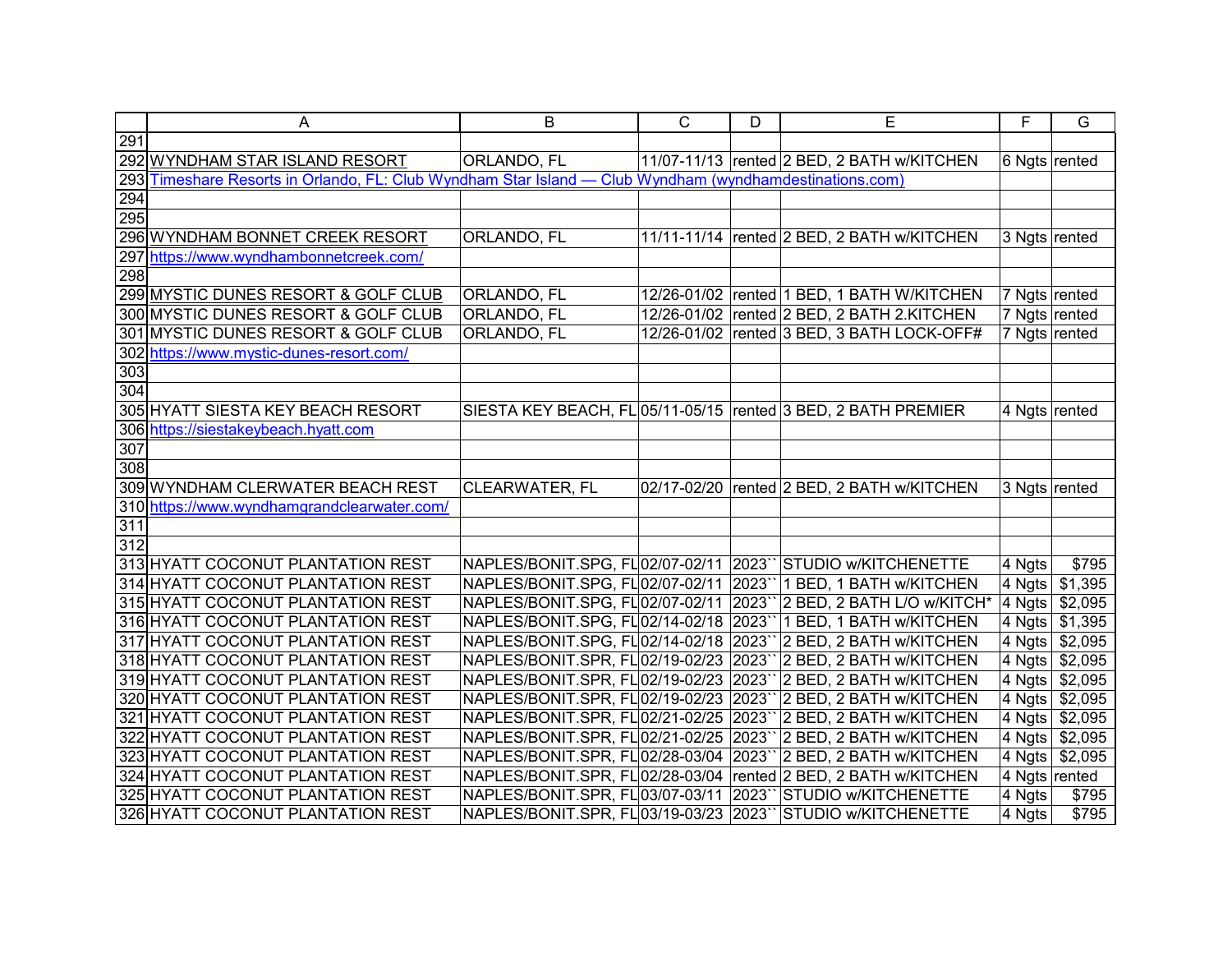|                 | A                                                               | B                                      | C           | D    | E                                                         | F             | G                    |
|-----------------|-----------------------------------------------------------------|----------------------------------------|-------------|------|-----------------------------------------------------------|---------------|----------------------|
|                 | 327 HYATT COCONUT PLANTATION REST                               | NAPLES/BONIT.SPR, FL 03/19-03/23 2023` |             |      | STUDIO w/KITCHENETTE                                      | 4 Ngts        | \$795                |
|                 | 328 HYATT COCONUT PLANTATION REST                               | NAPLES/BONIT.SPR, FL 03/21-03/25       |             | 2023 | STUDIO w/KITCHENETTE                                      | 4 Ngts        | \$795                |
|                 | 329 HYATT COCONUT PLANTATION REST                               | NAPLES/BONIT.SPR, FL 03/21-03/25       |             | 2023 | <b>STUDIO w/KITCHENETTE</b>                               | 4 Ngts        | \$795                |
|                 | 330 HYATT COCONUT PLANTATION REST                               | NAPLES/BONIT.SPR, FL 03/21-03/25       |             | 2023 | 2 BED, 2 BATH w/KITCHEN                                   | 4 Ngts        | $\sqrt{$2,095}$      |
|                 | 331 HYATT COCONUT PLANTATION REST                               | NAPLES/BONIT.SPR, FL04/04-04/08 2023`  |             |      | STUDIO w/KITCHENETTE                                      | 4 Ngts        | \$795                |
|                 | 332 https://hyattcoconutplantation.hyatt.com/en/hotel/home.html |                                        |             |      | https://coconutpoint.regency.hyatt.com/en/hotel/home.html |               |                      |
| 333             |                                                                 |                                        |             |      |                                                           |               |                      |
| $\frac{1}{334}$ |                                                                 |                                        |             |      |                                                           |               |                      |
|                 | 335 HYATT BEACH HOUSE                                           | <b>KEY WEST, FL</b>                    |             |      | 03/20-03/24   rented 2 BED, 2 BATH w/KITCHEN              | 4 Ngts rented |                      |
|                 | 336 Hyatt Residence Club Key West, Beach House                  |                                        |             |      |                                                           |               |                      |
| 337             |                                                                 |                                        |             |      |                                                           |               |                      |
|                 | 338 HYATT WINDWARD POINTE                                       | <b>KEY WEST, FL</b>                    |             |      | 03/20-03/24   rented 2 BED, 2 BATH w/KITCHEN              | 4 Ngts rented |                      |
|                 | 339 Hyatt Residence Club Key West, Windward Pointe              |                                        |             |      |                                                           |               |                      |
| 340             |                                                                 |                                        |             |      |                                                           |               |                      |
|                 | 341 HYATT SUNSET HARBOR RESORT                                  | S.L.<br><b>KEY WEST, FL</b>            | 10/02-10/06 |      | rented 1 BED, 1 BATH w/KITCHEN                            | 4 Ngts rented |                      |
|                 | 342 HYATT SUNSET HARBOR RESORT                                  | <b>KEY WEST, FL</b>                    | 10/09-10/13 |      | 2022 STUDIO w/KITCHENETTE                                 | 4 Ngts        | \$895                |
|                 | 343 HYATT SUNSET HARBOR RESORT                                  | A.M<br><b>KEY WEST, FL</b>             | 10/09-10/12 |      | rented STUDIO w/KITCHENETTE                               | 4 Ngts rented |                      |
|                 | 344 HYATT SUNSET HARBOR RESORT                                  | G.H.<br><b>KEY WEST, FL</b>            | 10/09-10/13 |      | rented STUDIO w/KITCHENETTE                               | 4 Ngts rented |                      |
|                 | 345 HYATT SUNSET HARBOR RESORT                                  | <b>KEY WEST, FL</b>                    | 10/09-10/13 |      | 2022 1 BED, 1 BATH w/KITCHEN                              | 4 Ngts        | \$1,495              |
|                 | 346 HYATT SUNSET HARBOR RESORT                                  | <b>KEY WEST, FL</b>                    | 10/09-10/13 |      | 2022 2 BED, 2 BATH w/KITCHEN *                            | 4 Ngts        | \$2,295              |
|                 | 347 HYATT SUNSET HARBOR RESORT                                  | <b>KEY WEST, FL</b>                    | 10/16-10/20 |      | 2022 STUDIO w/KITCHENETTE                                 | 4 Ngts        | \$895                |
|                 | 348 HYATT SUNSET HARBOR RESORT                                  | <b>KEY WEST, FL</b>                    | 10/16-10/20 |      | 2022 STUDIO w/KITCHENETTE                                 | 4 Ngts        | \$895                |
|                 | 349 HYATT SUNSET HARBOR RESORT                                  | <b>KEY WEST, FL</b>                    | 10/16-10/20 |      | 2022 STUDIO w/KITCHENETTE                                 | 4 Ngts        | \$895                |
|                 | 350 HYATT SUNSET HARBOR RESORT                                  | KEY WEST, FL                           | 10/16-10/20 |      | 2022 STUDIO w/KITCHENETTE                                 | 4 Ngts        | \$895                |
|                 | 351 HYATT SUNSET HARBOR RESORT                                  | <b>KEY WEST, FL</b>                    | 10/16-10/20 |      | 2022 STUDIO w/KITCHENETTE                                 | 4 Ngts        | \$895                |
|                 | 352 HYATT SUNSET HARBOR RESORT                                  | KEY WEST, FL                           | 10/16-10/20 |      | 2022 STUDIO w/KITCHENETTE                                 | 4 Ngts        | \$895                |
|                 | 353 HYATT SUNSET HARBOR RESORT                                  | <b>KEY WEST, FL</b>                    | 10/16-10/20 |      | 2022 1 BED, 1 BATH w/KITCHEN                              | 4 Ngts        | \$1,495              |
|                 | 354 HYATT SUNSET HARBOR RESORT                                  | <b>KEY WEST. FL</b>                    | 10/16-10/20 |      | 2022 1 BED, 1 BATH w/KITCHEN                              | 4 Ngts        | $\overline{\$1,495}$ |
|                 | 355 HYATT SUNSET HARBOR RESORT                                  | KEY WEST, FL                           | 10/16-10/20 |      | 2022 1 BED, 1 BATH w/KITCHEN                              | 4 Ngts        | \$1,495              |
|                 | 356 HYATT SUNSET HARBOR RESORT                                  | <b>KEY WEST. FL</b>                    | 10/16-10/20 |      | 2022 1 BED, 1 BATH w/KITCHEN                              | 4 Ngts        | $\overline{\$1,495}$ |
|                 | 357 HYATT SUNSET HARBOR RESORT                                  | <b>KEY WEST, FL</b>                    | 10/16-1020  |      | 2022 1 BED, 1 BATH w/KITCHEN                              | 4 Ngts        | \$1,495              |
|                 | 358 HYATT SUNSET HARBOR RESORT                                  | <b>KEY WEST, FL</b><br>D.J.            | 10/16-1020  |      | rented 1 BED, 1 BATH w/KITCHEN                            |               | 4 Ngts rented        |
|                 | 359 HYATT SUNSET HARBOR RESORT                                  | <b>KEY WEST, FL</b>                    | 10/16-10/20 |      | 2022 2 BED, 2 BATH w/KITCHEN                              | 4 Ngts        | \$2,295              |
|                 | 360 HYATT SUNSET HARBOR RESORT                                  | <b>KEY WEST, FL</b>                    | 10/16-10/20 |      | 2022 2 BED, 2 BATH w/KITCHEN                              | 4 Ngts        | \$2,295              |
|                 | 361 HYATT SUNSET HARBOR RESORT                                  | <b>KEY WEST, FL</b>                    | 10/16-10/20 |      | 2022 2 BED, 2 BATH w/KIT L/O                              | 4 Ngts        | \$2,295              |
|                 | 362 HYATT SUNSET HARBOR RESORT                                  | <b>KEY WEST, FL</b>                    | 10/16-10/20 |      | 2022 2 BED, 2 BATH w/KIT L/O                              |               | 4 Ngts \$2,295       |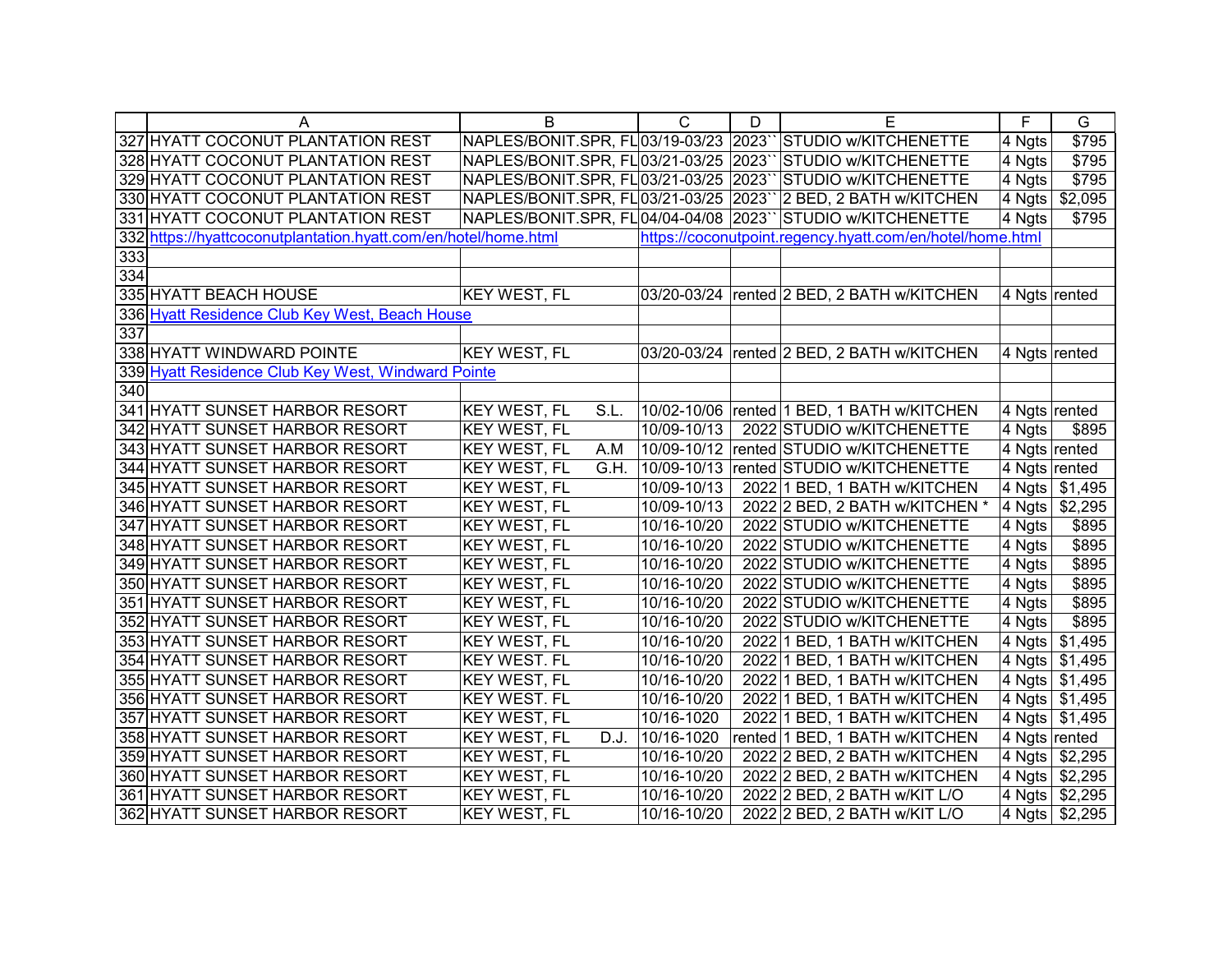|                  | A                                                                                                                  | B                           | $\mathsf{C}$               | D | E                                                              | F             | G              |
|------------------|--------------------------------------------------------------------------------------------------------------------|-----------------------------|----------------------------|---|----------------------------------------------------------------|---------------|----------------|
|                  | 363 HYATT SUNSET HARBOR RESORT                                                                                     | <b>KEY WEST, FL</b>         | 10/16-10/20                |   | 2022 2 BED, 2 BATH w/KIT L/O                                   | 4 Ngts        | \$2,295        |
|                  | 364 HYATT SUNSET HARBOR RESORT                                                                                     | <b>KEY WEST, FL</b>         | 10/16/10/20                |   | 2022 2 BED, 2 BATH w/KIT L/O                                   |               | 4 Ngts \$2,295 |
|                  | 365 HYATT SUNSET HARBOR RESORT                                                                                     | <b>KEY WEST, FL</b>         | 10/16-10/20                |   | 2022 2 BED, 2 BQTH w/KIT L/O                                   |               | 4 Ngts \$2,295 |
|                  | 366 HYATT SUNSET HARBOR RESORT                                                                                     | <b>KEY WEST, FL</b><br>J.S. | 10/16-10/20                |   | rented 2 BED, 2 BATH w/KIT L/O                                 |               | 4 Ngts rented  |
|                  | 367 HYATT SUNSET HARBOR RESORT                                                                                     | <b>KEY WEST, FL</b>         | 10/30-11/03                |   | 2022 STUDIO w/KITCHENETTE                                      | 4 Ngts        | \$895          |
|                  | 368 HYATT SUNSET HARBOR RESORT                                                                                     | <b>KEY WEST, FL</b>         | 10/30-11/03                |   | 2022 STUDIO w/KITCHENETTE                                      | 4 Ngts        | \$895          |
|                  | 369 HYATT SUNSET HARBOR RESORT                                                                                     | <b>KEY WEST, FL</b>         | 10/30-11/03                |   | 2022 1 BED, 1 BATH w/KITCHEN                                   |               | 4 Ngts \$1,495 |
|                  | 370 HYATT SUNSET HARBOR RESORT                                                                                     | <b>KEY WEST, FL</b>         | $\sqrt{10/30} - 11/03$     |   | 2022 1 BED, 1 BATH w/KITCHEN                                   |               | 4 Ngts \$1,495 |
|                  | 371 HYATT SUNSET HARBOR RESORT                                                                                     | <b>KEY WEST, FL</b>         | 10/30-11/03                |   | 2022 2 BED, 2 BATH w/KITCHEN                                   |               | 4 Ngts \$2,295 |
|                  | 372 HYATT SUNSET HARBOR RESORT                                                                                     | <b>KEY WEST, FL</b>         | 10/30-11/03                |   | 2022 2 BED, 2 BATH w/KITCHEN                                   |               | 4 Ngts \$2,295 |
|                  | 373 HYATT SUNSET HARBOR RESORT                                                                                     | <b>KEY WEST, FL</b>         | 10/30-11/03                |   | 2022 2 BED, 2 BATH w/KIT L/O                                   |               | 4 Ngts \$2,295 |
|                  | 374 HYATT SUNSET HARBOR RESORT                                                                                     | <b>KEY WEST, FL</b>         | 10/30-11/03                |   | 2022 2 BED, 2 BATH w/KIT L/O                                   | 4 Ngts        | \$2,295        |
|                  | 375 HYATT SUNSET HARBOR RESORT                                                                                     | <b>KEY WEST, FL</b>         | $\overline{11/27} - 12/01$ |   | 2022 1 BED, 1 BATH w/KITCHEN                                   | 4 Ngts        | \$895          |
|                  | 376 https://www.hyatt.com/en-US/hotel/florida/hyatt-residence-club-key-west-sunset-harbor/kwesh                    |                             |                            |   |                                                                |               |                |
| $\overline{377}$ |                                                                                                                    |                             |                            |   |                                                                |               |                |
| $\overline{378}$ |                                                                                                                    |                             |                            |   |                                                                |               |                |
|                  | 379 HILTON OCEAN OAK RESORT                                                                                        |                             |                            |   | HILTON HEAD ISL, SC 07/12-07/18 rented 2 BED, 2 BATH w/KITCHEN | 6 Ngts rented |                |
|                  | 380 https://www3.hilton.com/en/hotels/south-carolina/ocean-oak-resort-by-hilton-grand-vacations-HHHGVGV/index.html |                             |                            |   |                                                                |               |                |
| 381              |                                                                                                                    |                             |                            |   |                                                                |               |                |
|                  | 382 HILTON ANDERSON OCEAN CLUB & SPA MYRTLE BEACH, SC                                                              |                             | 07/09-07/16                |   | 2022 OCEAN VIEW STD W/KITCHE 7 Ngts                            |               | \$895          |
|                  | 383 HILTON ANDERSON OCEAN CLUB & SPA MYRTLE BEACH, SC                                                              |                             | 07/09-07/16                |   | 2022 OCEAN VIEW STD W/KITCHE 7 Ngts                            |               | \$895          |
|                  | 384 HILTON ANDERSON OCEAN CLUB & SPA MYRTLE BEACH, SC                                                              |                             | 07/09-07/16                |   | 2022 OCEAN VIEW STD W/KITCHE 7 Ngts                            |               | \$895          |
|                  | 385 https://www.hiltongrandvacations.com/south-carolina/hgvc-anderson-ocean-club/                                  |                             |                            |   |                                                                |               |                |
| 386              |                                                                                                                    |                             |                            |   |                                                                |               |                |
|                  | 387 This Resort is directly across the Potomac River from Old Town Alexandria, VA                                  |                             |                            |   | Visit > https://www.nationalharbor.com/                        |               |                |
|                  | 388 WYNDHAM NATIONAL HARBOR-MD Side   On the Potomac River                                                         |                             |                            |   | 05/14-05/17 rented 3 BED, 3 BATH PRESIDENTIA 3 Ngts rented     |               |                |
|                  | 389 https://www.extraholidays.com/national-harbor-maryland/wyndham-vacation-resorts-at-national-harbor             |                             |                            |   |                                                                |               |                |
| 390              |                                                                                                                    |                             |                            |   |                                                                |               |                |
| 391              |                                                                                                                    |                             |                            |   |                                                                |               |                |
|                  | 392 THE SUMMIT @ MASSANUTTEN RESORT HARRISONBURG, VA                                                               |                             |                            |   | 07/21-07/28 2023" 2 BED, 2 BATH W/KITCHEN-U 7 Ngts             |               | \$895          |
|                  | 393 THE SUMMIT @ MASSANUTTEN RESORT HARRISONBURG, VA                                                               |                             |                            |   | 07/21-07/28 2023" 2 BED, 2 BATH W/KITCHEN-L 7 Ngts             |               | \$895          |
|                  | 394 THE SUMMIT @ MASSANUTTEN RESORT HARRISONBURG, VA                                                               |                             | 07/21-07/28 2023``         |   | 4 BED, 4 BATH LOCK-OFF                                         | 7 Ngts        | \$1,695        |
|                  | 395 https://www.massresort.com/                                                                                    |                             |                            |   |                                                                |               |                |
| 396              |                                                                                                                    |                             |                            |   |                                                                |               |                |
| 397              |                                                                                                                    |                             |                            |   |                                                                |               |                |
|                  | 398 BOARDWALK RESORT VILLAS                                                                                        | <b>VIRGINIA BEACH, VA</b>   |                            |   | 07/10-07/17 rented 1 BED, 1 BATH OCEAN FRON 7 Ngts rented      |               |                |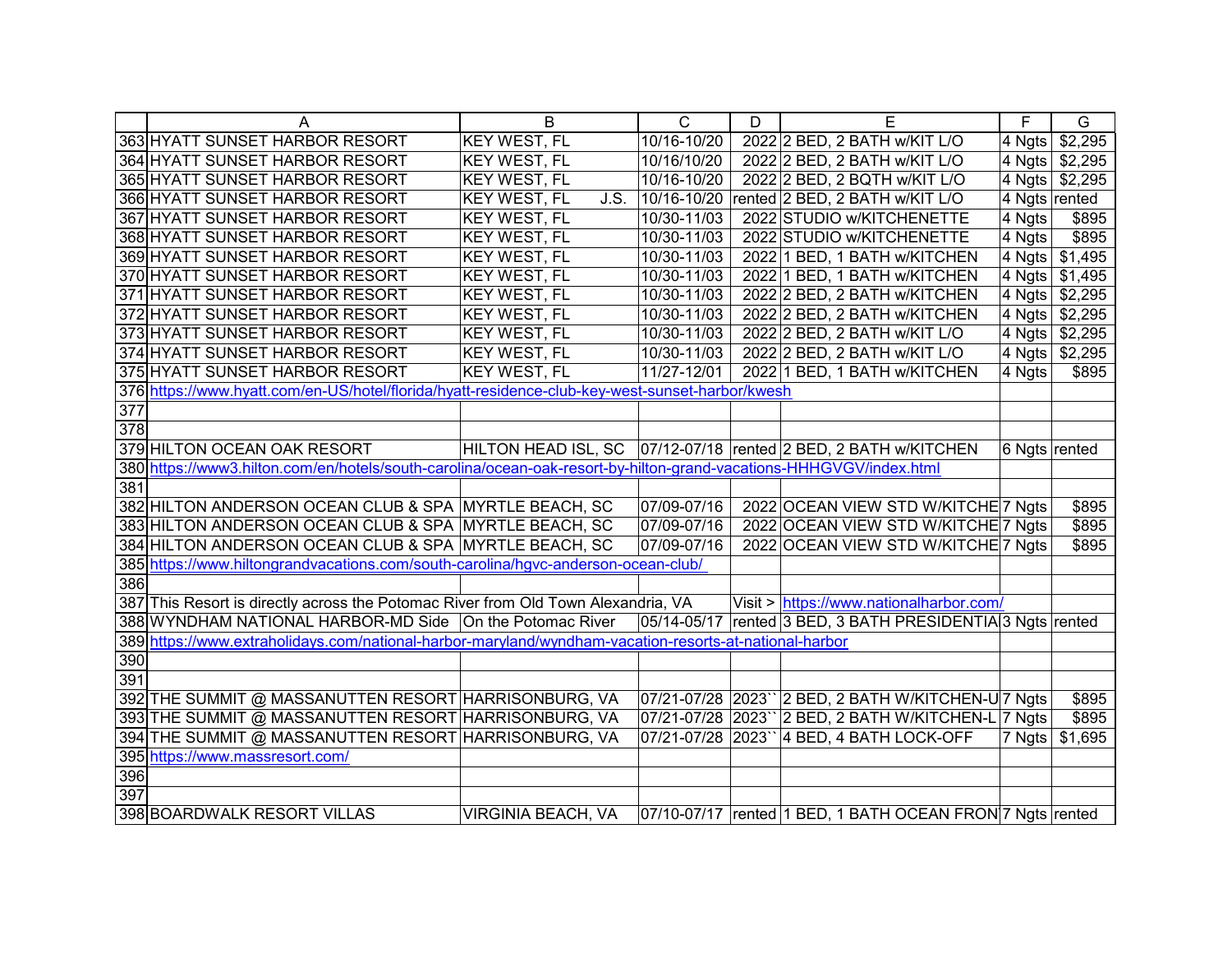|     | A                                                                       | B                                                        | $\mathsf{C}$      | D | E                                              | F             | G              |
|-----|-------------------------------------------------------------------------|----------------------------------------------------------|-------------------|---|------------------------------------------------|---------------|----------------|
|     | 399 https://www.virginiabeachresorthotels.com/boardwalkresortandvillas/ |                                                          |                   |   |                                                |               |                |
| 400 |                                                                         |                                                          |                   |   |                                                |               |                |
|     | 401 TURTLE CAY RESORT                                                   | VIRGINIA BEACH, VA                                       | 07/24-07/31       |   | 2022 1 BED, 1 BATH W/KITCHEN                   | 7 Ngts        | \$1,595        |
|     | 402 https://www.virginiabeachresorthotels.com/turtlecayresort           |                                                          |                   |   |                                                |               |                |
| 403 |                                                                         |                                                          |                   |   |                                                |               |                |
|     | 404 https://buschgardens.com/                                           | https://buschgardens.com/williamsburg/water-country-usa/ |                   |   |                                                |               |                |
| 405 |                                                                         |                                                          |                   |   |                                                |               |                |
|     | 406 WILLIAMSBURG PLANTATION RESORT                                      | <b>WILLIAMSBURG, VA</b>                                  | 07/17-07/24       |   | 2022 2 BED, 2 BATH W/KITCH A                   | 7 Ngts rented |                |
|     | 407 WILLIAMSBURG PLANTATION RESORT                                      | <b>WILLIAMSBURG, VA</b>                                  | 07/17-07/24       |   | 2022 2 BED, 2 BATH W/KITCH B                   |               | 7 Ngts rented  |
|     | 408 WILLIAMSBURG PLANTATION RESORT                                      | WILLIAMSBURG, VA                                         | 07/17-07/24       |   | 2022 4 BED, 4 BATH LOCK-OFF                    |               | 7 Ngts rented  |
|     | 409 WILLIAMSBURG PLANTATION RESORT                                      | WILLIAMSBURG, VA                                         | 07/23-07/30       |   | 2022 2 BED, 2 BATH W/KITCH A                   |               | 7 Ngts \$1,095 |
|     | 410 WILLIAMSBURG PLANTATION RESORT                                      | WILLIAMSBURG, VA                                         | 07/23-07/30       |   | 2022 2 BED, 2 BATH W/KITCH B                   |               | 7 Ngts \$1,045 |
|     | 411 WILLIAMSBURG PLANTATION RESORT                                      | WILLIAMSBURG, VA                                         | 07/23-07/30       |   | 2022 4 BED, 4 BATH LOCK-OFF                    |               | 7 Ngts \$2,095 |
|     | 412 WILLIAMSBURG PLANTATION RESORT                                      | WILLIAMSBURG, VA                                         | 07/23-07/30       |   | 2022 2 BED, 2 BATH W/KITCH A                   |               | 7 Ngts rented  |
|     | 413 WILLIAMSBURG PLANTATION RESORT                                      | WILLIAMSBURG, VA                                         | 07/23-07/30       |   | 2022 2 BED, 2 BATH W/KITCH B                   |               | 7 Ngts rented  |
|     | 414 WILLIAMSBURG PLANTATION RESORT                                      | WILLIAMSBURG, VA                                         | 07/23-07/30       |   | 2022 4 BED, 4 BATH LOCK-OFF                    | 7 Ngts rented |                |
|     | 415 WILLIAMSBURG PLANTATION RESORT                                      | WILLIAMSBURG, VA                                         | 08/05-08/12       |   | 2022 2 BED, 2 BATH W/KITCH A                   |               | 7 Ngts rented  |
|     | 416 WILLIAMSBURG PLANTATION RESORT                                      | WILLIAMSBURG, VA                                         | 08/05-08/12       |   | 2022 2 BED, 2 BATH W/KITCH B                   |               | 7 Ngts rented  |
|     | 417 WILLIAMSBURG PLANTATION RESORT                                      | WILLIAMSBURG, VA                                         | 08/05-08/12       |   | 2022 4 BED, 4 BATH LOCK-OFF                    | 7 Ngts rented |                |
|     | 418 https://www.vacationvillageresorts.com/williamsburg plantation/     |                                                          |                   |   | A-Oven in Kitchen B-No oven in Kitchen         |               |                |
|     | 419 https://buschgardens.com/                                           | https://buschgardens.com/williamsburg/water-country-usa/ |                   |   |                                                |               |                |
| 420 |                                                                         |                                                          |                   |   |                                                |               |                |
| 421 |                                                                         |                                                          |                   |   |                                                |               |                |
|     | 422 https://www.kingscreekplantation.com/                               | UNIT TYPES = C-COTTAGEST-TOWNESE-ESTATES                 |                   |   |                                                |               |                |
| 423 |                                                                         |                                                          | <b>SAT TO SAT</b> |   |                                                |               |                |
|     | 424 KINGS CREEK PLANTATION REST<br>$\mathsf{C}$                         | WILLIAMSBURG, VA                                         | 06/25-07/02       |   | 2022 1 BED, 1 BATH w/KITCHEN                   | 7 Ngts        | \$695          |
|     | $\mathsf{C}$<br>425 KINGS CREEK PLANTATION REST                         | WILLIAMSBURG, VA                                         | 06/25-07/02       |   | 2022 1 BED, 1 BATH w/KITCHEN                   | 7 Ngts        | \$695          |
|     | $\mathsf{C}$<br>426 KINGS CREEK PLANTATION REST                         | WILLIAMSBURG, VA                                         | 06/25-07/02       |   | 2022 2 BED, 2.5 BATH w/KITCHEN                 | 7 Ngts        | \$1,095        |
|     | $\mathsf{C}$<br>427 KINGS CREEK PLANTATION REST                         | WILLIAMSBURG, VA                                         | 06/25-07/02       |   | 2022 3 BED, 3.5 BATH L/O w/KITCH 7 Ngts        |               | \$1,745        |
|     | $\overline{C}$<br>428 KINGS CREEK PLANTATION REST                       | WILLIAMSBURG, VA                                         | 06/25-07/02       |   | 2022 1 BED, 1 BATH w/KITCHEN                   | 7 Ngts rented |                |
|     | $\overline{C}$<br>429 KINGS CREEK PLANTATION REST                       | WILLIAMSBURG, VA                                         | 06/25-07/02       |   | 2022 2 BED, 2.5 BATH w/KITCHEN                 | 7 Ngts rented |                |
|     | $\overline{C}$<br>430 KINGS CREEK PLANTATION REST                       | WILLIAMSBURG, VA                                         | 06/25-07/02       |   | 2022 3 BED, 3.5 BATH L/O w/KITCH 7 Ngts rented |               |                |
|     | $\overline{C}$<br>431 KINGS CREEK PLANTATION REST                       | WILLIAMSBURG, VA                                         | 06/25-07/02       |   | 2022 1 BED, 1 BATH w/KITCHEN                   |               | 7 Ngts rented  |
|     | $\overline{C}$<br>432 KINGS CREEK PLANTATION REST                       | WILLIAMSBURG, VA                                         | 06/25-07/02       |   | 2022 2 BED, 2.5 BATH w/KITCHEN                 | 7 Ngts rented |                |
|     | $\overline{C}$<br>433 KINGS CREEK PLANTATION REST                       | WILLIAMSBURG, VA                                         | 06/25-07/02       |   | 2022 3 BED, 3.5 BATH L/O w/KITCH 7 Ngts rented |               |                |
|     | $\mathsf{C}$<br>434 KINGS CREEK PLANTATION REST                         | WILLIAMSBURG, VA                                         | 06/25-07/02       |   | 2022 1 BED, 1 BATH w/KITCHEN                   | 7 Ngts rented |                |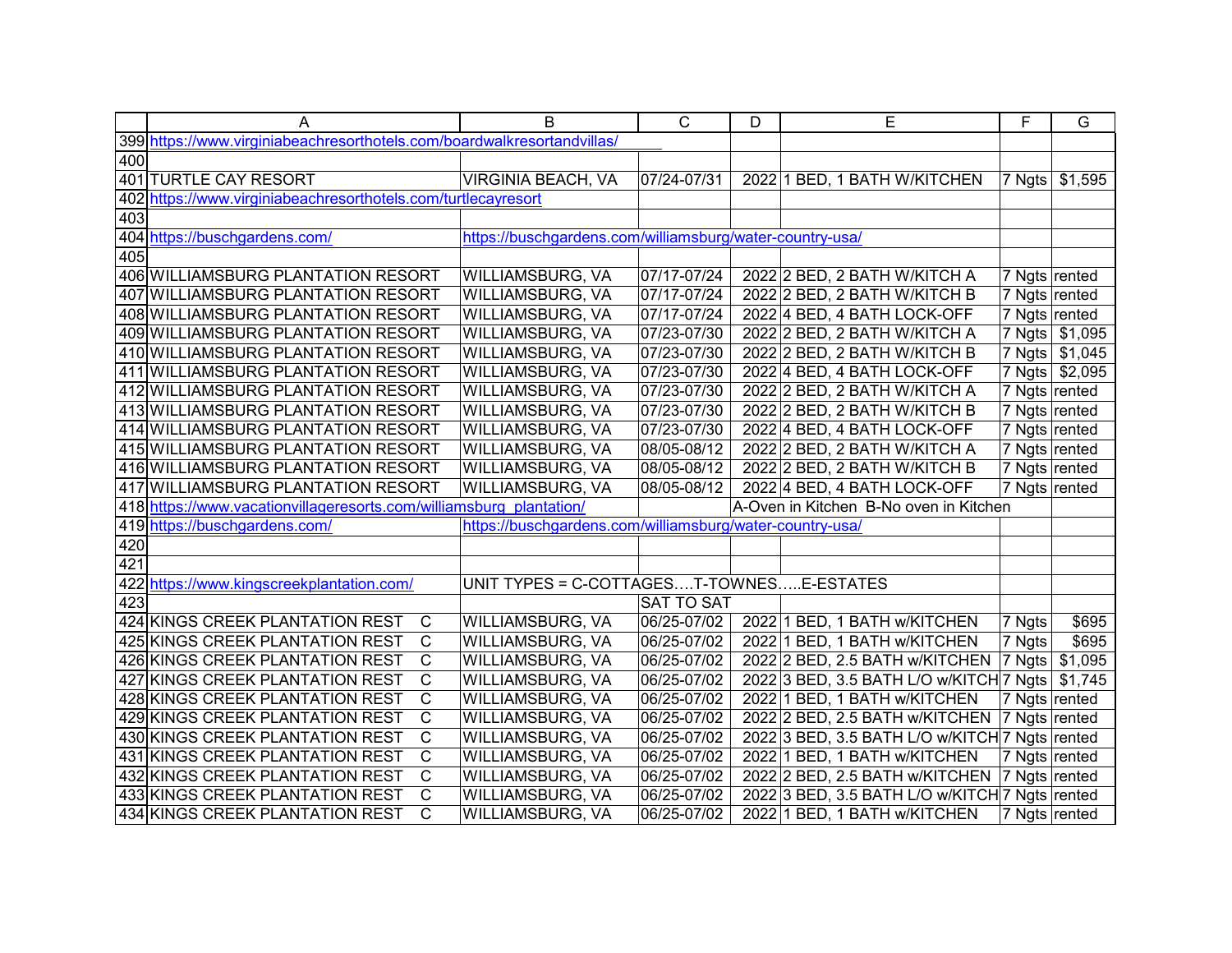|     | A                                               | B                                                         | C                 | D | E                                               | F.            | G       |
|-----|-------------------------------------------------|-----------------------------------------------------------|-------------------|---|-------------------------------------------------|---------------|---------|
|     | 435 KINGS CREEK PLANTATION REST<br>C            | WILLIAMSBURG, VA                                          | 06/25-07/02       |   | 2022 2 BED, 2.5 BATH w/KITCHEN   7 Ngts rented  |               |         |
|     | $\mathsf C$<br>436 KINGS CREEK PLANTATION REST  | WILLIAMSBURG, VA                                          | 06/25-07/02       |   | 2022 3 BED, 3.5 BATH L/O w/KITCH 7 Ngts rented  |               |         |
|     | C<br>437 KINGS CREEK PLANTATION REST            | WILLIAMSBURG, VA                                          | 06/25-07/02       |   | 2022 1 BED, 1 BATH w/KITCHEN                    | 7 Ngts rented |         |
|     | C<br>438 KINGS CREEK PLANTATION REST            | WILLIAMSBURG, VA                                          | 06/25-07/02       |   | 2022 2 BED, 2.5 BATH w/KITCHEN   7 Ngts rented  |               |         |
|     | C<br>439 KINGS CREEK PLANTATION REST            | WILLIAMSBURG, VA                                          | 06/25-07/02       |   | 2022 3 BED, 3.5 BATH L/O w/KITCH 7 Ngts rented  |               |         |
|     | Τ<br>440 KINGS CREEK PLANTATION REST            | WILLIAMSBURG, VA                                          | 06/25-07/02       |   | 2022 2 BED, 2 BATH w/KITCHEN                    | 7 Ngts rented |         |
|     | T<br>441 KINGS CREEK PLANTATION REST            | WILLIAMSBURG, VA                                          | 06/25-07/02       |   | 2022 2 BED, 2 BATH w/KITCHEN                    | 7 Ngts rented |         |
|     | T<br>442 KINGS CREEK PLANTATION REST            | WILLIAMSBURG, VA                                          | 06/25-07/02       |   | 2022 4 BED, 4 BATH L/O w/KITCH                  | 7 Ngts rented |         |
|     | 443 https://www.kingscreekplantation.com/       | UNIT TYPES = C-COTTAGEST-TOWNESE-ESTATES                  |                   |   |                                                 |               |         |
|     | 444 https://buschgardens.com/                   | https://buschgardens.com/williamsburg/water-country-usa/  |                   |   |                                                 |               |         |
| 445 |                                                 |                                                           |                   |   |                                                 |               |         |
|     | 446 C--COTTAGE UNIT LINK                        | https://www.kingscreekplantation.com/resort/cottages.aspx |                   |   |                                                 |               |         |
| 447 | <b>T--TOWNES UNIT LINK</b>                      | https://www.kingscreekplantation.com/resort/townes.aspx   |                   |   |                                                 |               |         |
| 448 | <u>E--ESTATES UNIT LINK</u>                     | https://www.kingscreekplantation.com/resort/estates.aspx  |                   |   |                                                 |               |         |
| 449 |                                                 |                                                           |                   |   |                                                 |               |         |
|     | 450 https://www.kingscreekplantation.com/       | UNIT TYPES = C-COTTAGEST-TOWNESE-ESTATES                  |                   |   |                                                 |               |         |
| 451 |                                                 |                                                           | <b>SAT TO SAT</b> |   |                                                 |               |         |
|     | 452 KINGS CREEK PLANTATION REST<br>$\mathsf{C}$ | WILLIAMSBURG, VA                                          | 07/02-07/09       |   | 2022 1 BED, 1 BATH w/KITCHEN                    | 7 Ngts        | \$695   |
|     | $\mathbf C$<br>453 KINGS CREEK PLANTATION REST  | WILLIAMSBURG, VA                                          | 07/02-07/09       |   | 2022 1 BED, 1 BATH w/KITCHEN                    | 7 Ngts        | \$695   |
|     | $\mathsf{C}$<br>454 KINGS CREEK PLANTATION REST | WILLIAMSBURG, VA                                          | 07/02-07/09       |   | 2022 1 BED, 1 BATH w/KITCHEN                    | 7 Ngts        | \$695   |
|     | $\mathsf C$<br>455 KINGS CREEK PLANTATION REST  | WILLIAMSBURG, VA                                          | 07/02-07/09       |   | 2022 2 BED, 2.5 BATH w/KITCHEN                  | 7 Ngts        | \$1,095 |
|     | $\mathsf C$<br>456 KINGS CREEK PLANTATION REST  | WILLIAMSBURG, VA                                          | 07/02-07/09       |   | 2022 3 BED, 3.5 BATH L/O w/KITCH 7 Ngts \$1,745 |               |         |
|     | $\mathsf C$<br>457 KINGS CREEK PLANTATION REST  | WILLIAMSBURG, VA                                          | 07/02-07/09       |   | 2022 1 BED, 1 BATH w/KITCHEN                    | 7 Ngts rented |         |
|     | $\mathsf C$<br>458 KINGS CREEK PLANTATION REST  | WILLIAMSBURG, VA                                          | 07/02-07/09       |   | 2022 2 BED, 2.5 BATH w/KITCHEN                  | 7 Ngts rented |         |
|     | C<br>459 KINGS CREEK PLANTATION REST            | WILLIAMSBURG, VA                                          | 07/02-07/09       |   | 2022 3 BED, 3.5 BATH L/O w/KITCH 7 Ngts rented  |               |         |
|     | С<br>460 KINGS CREEK PLANTATION REST            | WILLIAMSBURG, VA                                          | 07/02-07/09       |   | 2022 1 BED, 1 BATH w/KITCHEN                    | 7 Ngts rented |         |
|     | $\mathsf C$<br>461 KINGS CREEK PLANTATION REST  | WILLIAMSBURG, VA                                          | 07/02-07/09       |   | 2022 2 BED, 2.5 BATH w/KITCHEN                  | 7 Ngts rented |         |
|     | $\mathsf C$<br>462 KINGS CREEK PLANTATION REST  | WILLIAMSBURG, VA                                          | 07/02-07/09       |   | 2022 3 BED, 3.5 BATH L/O w/KITCH 7 Ngts rented  |               |         |
|     | $\mathsf C$<br>463 KINGS CREEK PLANTATION REST  | WILLIAMSBURG, VA                                          | 07/02-07/09       |   | 2022 1 BED, 1 BATH w/KITCHEN                    | 7 Ngts rented |         |
|     | $\mathsf C$<br>464 KINGS CREEK PLANTATION REST  | WILLIAMSBURG, VA                                          | 07/02-07/09       |   | 2022 2 BED, 2.5 BATH w/KITCHEN                  | 7 Ngts rented |         |
|     | C<br>465 KINGS CREEK PLANTATION REST            | WILLIAMSBURG, VA                                          | 07/02-07/09       |   | 2022 3 BED, 3.5 BATH L/O w/KITCH 7 Ngts rented  |               |         |
|     | C<br>466 KINGS CREEK PLANTATION REST            | WILLIAMSBURG, VA                                          | 07/02-07/09       |   | 2022 1 BED, 1 BATH w/KITCHEN                    | 7 Ngts rented |         |
|     | $\mathsf C$<br>467 KINGS CREEK PLANTATION REST  | WILLIAMSBURG, VA                                          | 07/02-07/09       |   | 2022 2 BED, 2.5 BATH w/KITCHEN   7 Ngts rented  |               |         |
|     | C<br>468 KINGS CREEK PLANTATION REST            | WILLIAMSBURG, VA                                          | 07/02-07/09       |   | 2022 3 BED, 3.5 BATH L/O w/KITCH 7 Ngts rented  |               |         |
|     | 469 KINGS CREEK PLANTATION REST<br>Τ            | WILLIAMSBURG, VA                                          | 07/02-07/09       |   | 2022 2 BED, 2 BATH w/KITCHEN                    | 7 Ngts rented |         |
|     | T<br>470 KINGS CREEK PLANTATION REST            | <b>WILLIAMSBURG, VA</b>                                   | 07/02-07/09       |   | 2022 2 BED, 2 BATH w/KITCHEN                    | 7 Ngts rented |         |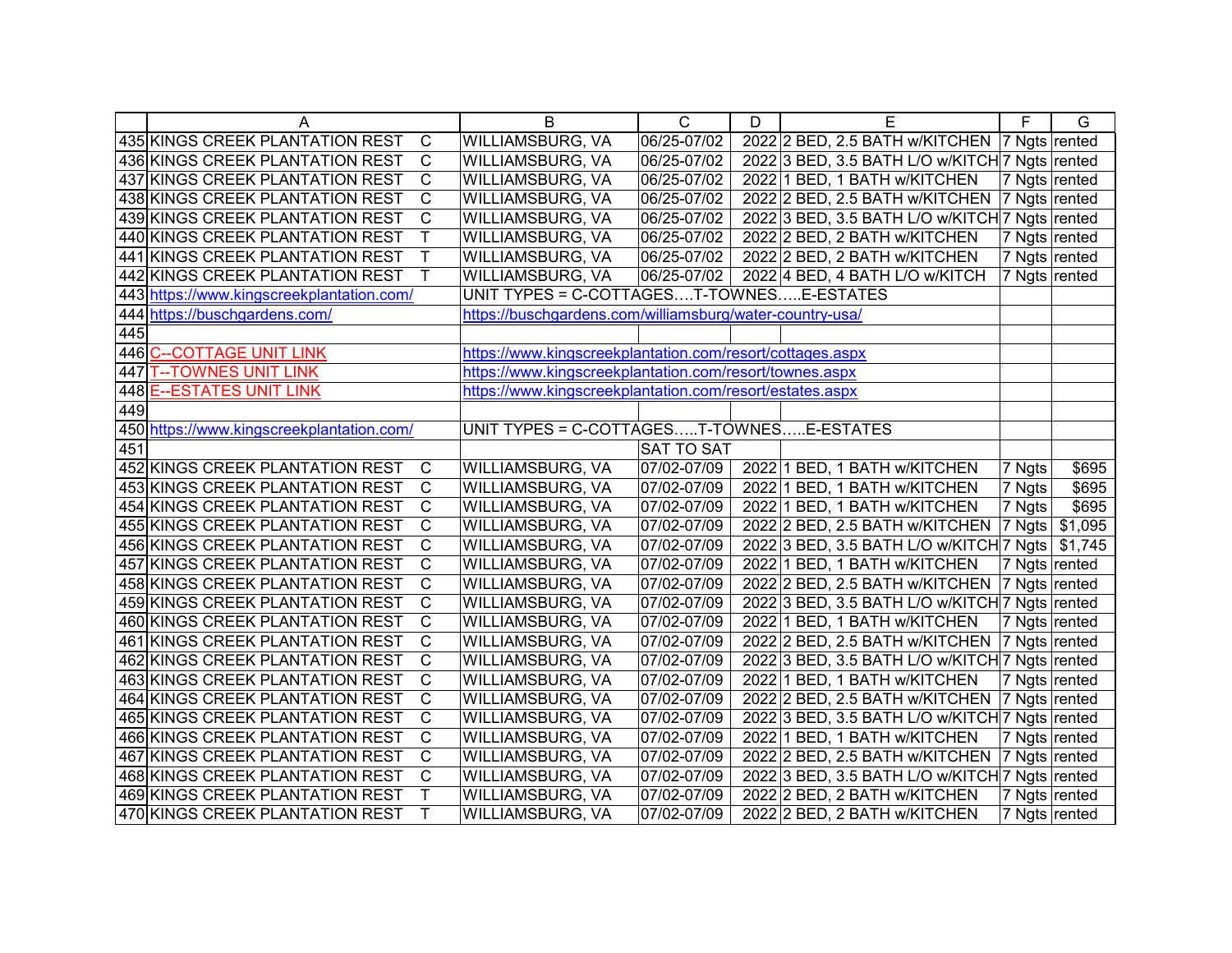|     | А                                               | B                                        | С                                                        | D | Е                                               | F                  | G                |
|-----|-------------------------------------------------|------------------------------------------|----------------------------------------------------------|---|-------------------------------------------------|--------------------|------------------|
|     | 471 KINGS CREEK PLANTATION REST<br>Т            | WILLIAMSBURG, VA                         | 07/02-07/09                                              |   | 2022 4 BED. 4 BATH L/O w/KITCH                  | 7 Ngts rented      |                  |
|     | 472 KINGS CREEK PLANTATION REST<br>Τ            | WILLIAMSBURG, VA                         | 07/02-07/09                                              |   | 2022 2 BED, 2 BATH w/KITCHEN                    | 7 Ngts rented      |                  |
|     | Τ<br>473 KINGS CREEK PLANTATION REST            | WILLIAMSBURG, VA                         | 07/02-07/09                                              |   | 2022 2 BED, 2.BATH w/KITCHEN                    |                    | 7 Ngts rented    |
|     | Τ<br>474 KINGS CREEK PLANTATION REST            | WILLIAMSBURG, VA                         | 07/02-07/09                                              |   | 2022 4 BED, 4 BATH L/O w/KITCH                  | 7 Ngts rented      |                  |
|     | 475 https://www.kingscreekplantation.com/       | UNIT TYPES = C-COTTAGEST-TOWNESE-ESTATES |                                                          |   |                                                 |                    |                  |
|     | 476 https://buschgardens.com/                   |                                          | https://buschgardens.com/williamsburg/water-country-usa/ |   |                                                 |                    |                  |
| 477 |                                                 |                                          | <b>SAT TO SAT</b>                                        |   |                                                 |                    |                  |
|     | 478 KINGS CREEK PLANTATION REST<br>C            | <b>WILLIAMSBURG, VA</b>                  | 07/09-07/16                                              |   | 2022 1 BED, 1 BATH w/KITCHEN                    | 7 Ngts             | \$695            |
|     | С<br>479 KINGS CREEK PLANTATION REST            | WILLIAMSBURG, VA                         | 07/09-07/16                                              |   | 2022 1 BED, 1 BATH w/KITCHEN                    | 7 Ngts             | \$695            |
|     | 480 KINGS CREEK PLANTATION REST<br>С            | WILLIAMSBURG, VA                         | 07/09-07/16                                              |   | 2022 1 BED, 1 BATH w/KITCHEN                    | 7 Ngts             | \$695            |
|     | С<br>481 KINGS CREEK PLANTATION REST            | WILLIAMSBURG, VA                         | 07/09-07/16                                              |   | 2022 1 BED, 1 BATH w/KITCHEN                    | 7 Ngts             | \$695            |
|     | С<br>482 KINGS CREEK PLANTATION REST            | WILLIAMSBURG, VA                         | 07/09-07/16                                              |   | 2022 2 BED, 2.5 BATH w/KITCHEN                  | $ 7 \text{ Ngts} $ | \$1,095          |
|     | C<br>483 KINGS CREEK PLANTATION REST            | WILLIAMSBURG, VA                         | 07/09-07/16                                              |   | 2022 3 BED, 3.5 BATH L/O w/KITCH 7 Ngts \$1,745 |                    |                  |
|     | C<br>484 KINGS CREEK PLANTATION REST            | WILLIAMSBURG, VA                         | 07/09-07/16                                              |   | 2022 1 BED, 1 BATH w/KITCHEN                    | 7 Ngts rented      |                  |
|     | C<br>485 KINGS CREEK PLANTATION REST            | WILLIAMSBURG, VA                         | 07/09-07/16                                              |   | 2022 2 BED, 2.5 BATH w/KITCHEN                  | 7 Ngts rented      |                  |
|     | C<br>486 KINGS CREEK PLANTATION REST            | WILLIAMSBURG, VA                         | 07/09-07/16                                              |   | 2022 3 BED, 3.5 BATH L/O w/KITCH 7 Ngts rented  |                    |                  |
|     | $\mathsf{C}$<br>487 KINGS CREEK PLANTATION REST | WILLIAMSBURG, VA                         | 07/09-07/16                                              |   | 2022 1 BED, 1 BATH w/KITCHEN                    | 7 Ngts rented      |                  |
|     | C<br>488 KINGS CREEK PLANTATION REST            | WILLIAMSBURG, VA                         | 07/09-07/16                                              |   | 2022 2 BED, 2.5 BATH w/KITCHEN                  | 7 Ngts rented      |                  |
|     | $\mathsf{C}$<br>489 KINGS CREEK PLANTATION REST | WILLIAMSBURG, VA                         | 07/09-07/16                                              |   | 2022 3 BED, 3.5 BATH L/O w/KITCH 7 Ngts rented  |                    |                  |
|     | С<br>490 KINGS CREEK PLANTATION REST            | WILLIAMSBURG, VA                         | 07/09-07/16                                              |   | 2022 1 BED, 1 BATH w/KITCHEN                    | 7 Ngts rented      |                  |
|     | C<br>491 KINGS CREEK PLANTATION REST            | WILLIAMSBURG, VA                         | 07/09-07/16                                              |   | 2022 2 BED, 2.5 BATH w/KITCHEN                  | 7 Ngts rented      |                  |
|     | $\mathsf{C}$<br>492 KINGS CREEK PLANTATION REST | WILLIAMSBURG, VA                         | 07/09-07/16                                              |   | 2022 3 BED, 3.5 BATH L/O w/KITCH 7 Ngts rented  |                    |                  |
|     | C<br>493 KINGS CREEK PLANTATION REST            | WILLIAMSBURG, VA                         | 07/09-07/16                                              |   | 2022 1 BED, 1 BATH w/KITCHEN                    | 7 Ngts rented      |                  |
|     | C<br>494 KINGS CREEK PLANTATION REST            | WILLIAMSBURG, VA                         | 07/09-07/16                                              |   | 2022 2 BED, 2.5 BATH w/KITCHEN                  | 7 Ngts rented      |                  |
|     | $\mathsf{C}$<br>495 KINGS CREEK PLANTATION REST | WILLIAMSBURG, VA                         | 07/09-07/16                                              |   | 2022 3 BED, 3.5 BATH L/O w/KITCH 7 Ngts rented  |                    |                  |
|     | С<br>496 KINGS CREEK PLANTATION REST            | WILLIAMSBURG, VA                         | 07/09-07/16                                              |   | 2022 1 BED, 1 BATH w/KITCHEN                    | 7 Ngts rented      |                  |
|     | $\mathsf C$<br>497 KINGS CREEK PLANTATION REST  | WILLIAMSBURG, VA                         | 07/09-07/16                                              |   | 2022 2 BED, 2.5 BATH w/KITCHEN                  | 7 Ngts rented      |                  |
|     | $\mathsf{C}$<br>498 KINGS CREEK PLANTATION REST | <b>WILLIAMSBURG, VA</b>                  | 07/09-07/16                                              |   | 2022 3 BED, 3.5 BATH L/O w/KITCH 7 Ngts rented  |                    |                  |
|     | Τ<br>499 KINGS CREEK PLANTATION REST            | WILLIAMSBURG, VA                         | 07/09-07/16                                              |   | 2022 2 BED, 2 BATH w/KITCHEN                    |                    | 7 Ngts   \$1,195 |
|     | Τ<br>500 KINGS CREEK PLANTATION REST            | WILLIAMSBURG, VA                         | 07/09-07/16                                              |   | 2022 2 BED, 2 BATH w/KITCHEN                    |                    | 7 Ngts \$1,195   |
|     | Τ<br>501 KINGS CREEK PLANTATION REST            | WILLIAMSBURG, VA                         | 07/09-07/16                                              |   | 2022 4 BED, 4 BATH L/O w/KITCH                  |                    | 7 Ngts \$2,345   |
|     | 502 KINGS CREEK PLANTATION REST<br>Τ            | WILLIAMSBURG, VA                         | 07/09-07/16                                              |   | 2022 2 BED, 2 BATH w/KITCHEN                    |                    | 7 Ngts   \$1,195 |
|     | Τ<br>503 KINGS CREEK PLANTATION REST            | <b>WILLIAMSBURG, VA</b>                  | 07/09-07/16                                              |   | 2022 2 BED, 2 BATH w/KITCHEN                    |                    | 7 Ngts \$1,195   |
|     | 504 KINGS CREEK PLANTATION REST<br>т            | WILLIAMSBURG, VA                         | 07/09-07/16                                              |   | 2022 4 BED, 4 BATH L/O w/KITCH                  |                    | 7 Ngts \$2,345   |
|     | 505 KINGS CREEK PLANTATION REST<br>Τ            | WILLIAMSBURG, VA                         | 07/09-07/16                                              |   | 2022 2 BED, 2 BATH w/KITCHEN                    |                    | 7 Ngts rented    |
|     | 506 KINGS CREEK PLANTATION REST<br>т            | <b>WILLIAMSBURG, VA</b>                  | 07/09-07/16                                              |   | 2022 2 BED, 2 BATH w/KITCHEN                    | 7 Ngts rented      |                  |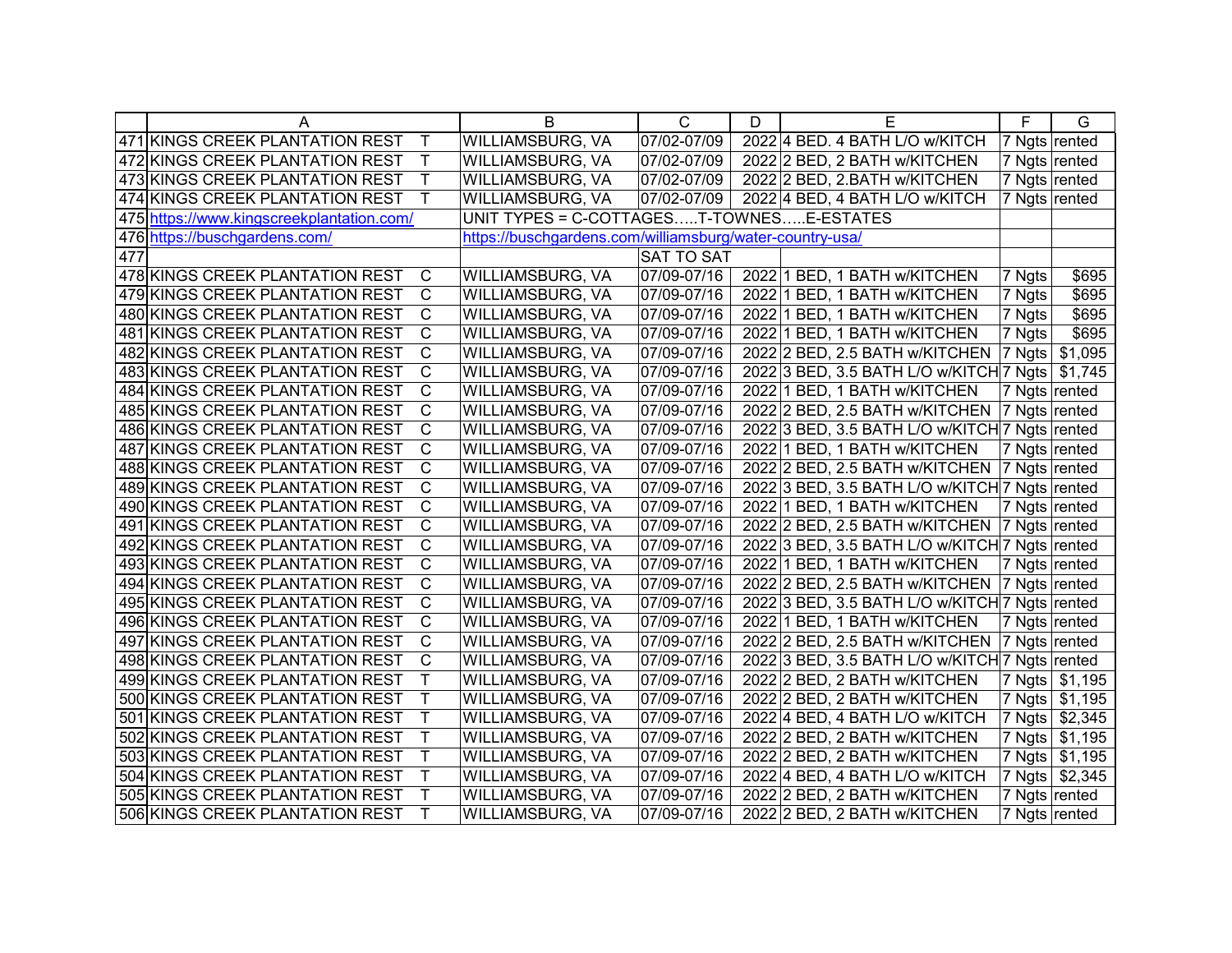|                  | A                                                 | B                                                         | $\overline{C}$    | D | Е                                              | $\overline{F}$ | $\overline{G}$ |
|------------------|---------------------------------------------------|-----------------------------------------------------------|-------------------|---|------------------------------------------------|----------------|----------------|
|                  | 507 KINGS CREEK PLANTATION REST<br>$\top$         | WILLIAMSBURG, VA                                          | 07/09-07/16       |   | 2022 4 BED, 4 BATH L/O w/KITCH                 | 7 Ngts rented  |                |
|                  | $\top$<br>508 KINGS CREEK PLANTATION REST         | WILLIAMSBURG, VA                                          | 07/09-07/16       |   | 2022 2 BED, 2 BATH w/KITCHEN                   | 7 Ngts rented  |                |
|                  | $\mathsf{T}$<br>509 KINGS CREEK PLANTATION REST   | WILLIAMSBURG, VA                                          | 07/09-07/16       |   | 2022 2 BED, 2 BATH w/KITCHEN                   | 7 Ngts rented  |                |
|                  | $\mathsf{T}$<br>510 KINGS CREEK PLANTATION REST   | WILLIAMSBURG, VA                                          | 07/09-07/16       |   | 2022 4 BED, 4 BATH L/O w/KITCH                 | 7 Ngts rented  |                |
| 511              |                                                   |                                                           | SUN TO SUN        |   |                                                |                |                |
|                  | 512 KINGS CREEK PLANTATION REST<br>$\mathsf{C}$   | WILLIAMSBURG, VA                                          | 07/10-07/17       |   | 2022 1 BED, 1 BATH w/KITCHEN                   | 7 Ngts         | \$695          |
|                  | $\overline{C}$<br>513 KINGS CREEK PLANTATION REST | WILLIAMSBURG, VA                                          | 07/10-07/17       |   | 2022 2 BED, 2 BATH w/KITCHEN                   | 7 Ngts         | \$1,095        |
|                  | $\overline{C}$<br>514 KINGS CREEK PLANTATION REST | WILLIAMSBURG, VA                                          | 07/10-07/17       |   | 2022 3 BED, 3.5 BATH L/O w/KITCH 7 Ngts        |                | \$1,745        |
|                  | $\overline{C}$<br>515 KINGS CREEK PLANTATION REST | WILLIAMSBURG, VA                                          | 07/10-07/17       |   | 2022 1 BED, 1 BATH w/KITCHEN                   | 7 Ngts         | \$695          |
|                  | $\overline{C}$<br>516 KINGS CREEK PLANTATION REST | WILLIAMSBURG, VA                                          | 07/10-07/17       |   | 2022 2 BED, 2 BATH w/KITCHEN                   | 7 Ngts         | \$1,095        |
|                  | $\mathsf C$<br>517 KINGS CREEK PLANTATION REST    | WILLIAMSBURG, VA                                          | 07/10-07/17       |   | 2022 3 BED, 3.5 BATH L/O w/KITCH 7 Ngts        |                | \$1,745        |
|                  | $\mathsf{C}$<br>518 KINGS CREEK PLANTATION REST   | WILLIAMSBURG, VA                                          | 07/10-07/17       |   | 2022 1 BED, 1 BATH w/KITCHEN                   | 7 Ngts rented  |                |
|                  | $\mathsf{C}$<br>519 KINGS CREEK PLANTATION REST   | WILLIAMSBURG, VA                                          | 07/10-07/17       |   | 2022 2 BED, 2 BATH w/KITCHEN                   |                | 7 Ngts rented  |
|                  | $\mathsf{C}$<br>520 KINGS CREEK PLANTATION REST   | WILLIAMSBURG, VA                                          | 07/10-07/17       |   | 2022 3 BED, 3.5 BATH L/O w/KITCH 7 Ngts rented |                |                |
|                  | 521 https://www.kingscreekplantation.com/         | UNIT TYPES = C-COTTAGEST-TOWNESE-ESTATES                  |                   |   |                                                |                |                |
|                  | 522 https://buschgardens.com/                     | https://buschgardens.com/williamsburg/water-country-usa/  |                   |   |                                                |                |                |
| 523              |                                                   |                                                           |                   |   |                                                |                |                |
|                  | 524 C--COTTAGE UNIT LINK                          | https://www.kingscreekplantation.com/resort/cottages.aspx |                   |   |                                                |                |                |
| 525              | <b>T--TOWNES UNIT LINK</b>                        | https://www.kingscreekplantation.com/resort/townes.aspx   |                   |   |                                                |                |                |
| 526              | <b>E--ESTATES UNIT LINK</b>                       | https://www.kingscreekplantation.com/resort/estates.aspx  |                   |   |                                                |                |                |
| $\overline{527}$ |                                                   |                                                           |                   |   |                                                |                |                |
|                  | 528 https://www.kingscreekplantation.com/         | UNIT TYPES = COTTAGEST-TOWNESE-ESTATES                    |                   |   |                                                |                |                |
| 529              |                                                   |                                                           | <b>SAT TO SAT</b> |   |                                                |                |                |
|                  | 530 KINGS CREEK PLANTATION REST<br>C              | WILLIAMSBURG, VA                                          | 07/16-07/23       |   | 2022 1 BED, 1 BATH w/KITCHEN                   | 7 Ngts         | \$695          |
|                  | $\mathsf{C}$<br>531 KINGS CREEK PLANTATION REST   | WILLIAMSBURG, VA                                          | 07/16-07/23       |   | 2022 1 BED, 1 BATH w/KITCHEN                   | 7 Ngts         | \$695          |
|                  | $\mathsf{C}$<br>532 KINGS CREEK PLANTATION REST   | WILLIAMSBURG, VA                                          | 07/16-07/23       |   | 2022 1 BED, 1 BATH w/KITCHEN                   | 7 Ngts         | \$695          |
|                  | $\overline{C}$<br>533 KINGS CREEK PLANTATION REST | WILLIAMSBURG, VA                                          | 07/16-07/23       |   | 2022 1 BED, 1 BATH w/KITCHEN                   | 7 Ngts rented  |                |
|                  | $\overline{C}$<br>534 KINGS CREEK PLANTATION REST | WILLIAMSBURG, VA                                          | 07/16-07/23       |   | 2022 2 BED, 2.5 BATH w/KITCHEN                 | 7 Ngts rented  |                |
|                  | $\overline{C}$<br>535 KINGS CREEK PLANTATION REST | WILLIAMSBURG, VA                                          | 07/16-07/23       |   | 2022 3 BED, 3.5 BATH L/O w/KITCH 7 Ngts rented |                |                |
|                  | $\overline{C}$<br>536 KINGS CREEK PLANTATION REST | WILLIAMSBURG, VA                                          | 07/16-07/23       |   | 2022 1 BED, 1 BATH w/KITCHEN                   | 7 Ngts rented  |                |
|                  | $\overline{C}$<br>537 KINGS CREEK PLANTATION REST | WILLIAMSBURG, VA                                          | 07/16-07/23       |   | 2022 2 BED, 2.5 BATH w/KITCHEN                 | 7 Ngts rented  |                |
|                  | $\overline{C}$<br>538 KINGS CREEK PLANTATION REST | WILLIAMSBURG, VA                                          | 07/16-07/23       |   | 2022 3 BED, 3.5 BATH L/O w/KITCH 7 Ngts rented |                |                |
|                  | $\overline{C}$<br>539 KINGS CREEK PLANTATION REST | WILLIAMSBURG, VA                                          | 07/16-07/23       |   | 2022 1 BED, 1 BATH w/KITCHEN                   | 7 Ngts rented  |                |
|                  | $\overline{C}$<br>540 KINGS CREEK PLANTATION REST | WILLIAMSBURG, VA                                          | 07/16-07/23       |   | 2022 2 BED, 2.5 BATH w/KITCHEN                 | 7 Ngts rented  |                |
|                  | $\mathsf{C}$<br>541 KINGS CREEK PLANTATION REST   | WILLIAMSBURG, VA                                          | 07/16-07/23       |   | 2022 3 BED, 3.5 BATH L/O w/KITCH 7 Ngts rented |                |                |
|                  | $\mathsf{C}$<br>542 KINGS CREEK PLANTATION REST   | WILLIAMSBURG, VA                                          | 07/16-07/23       |   | 2022 1 BED, 1 BATH w/KITCHEN                   | 7 Ngts rented  |                |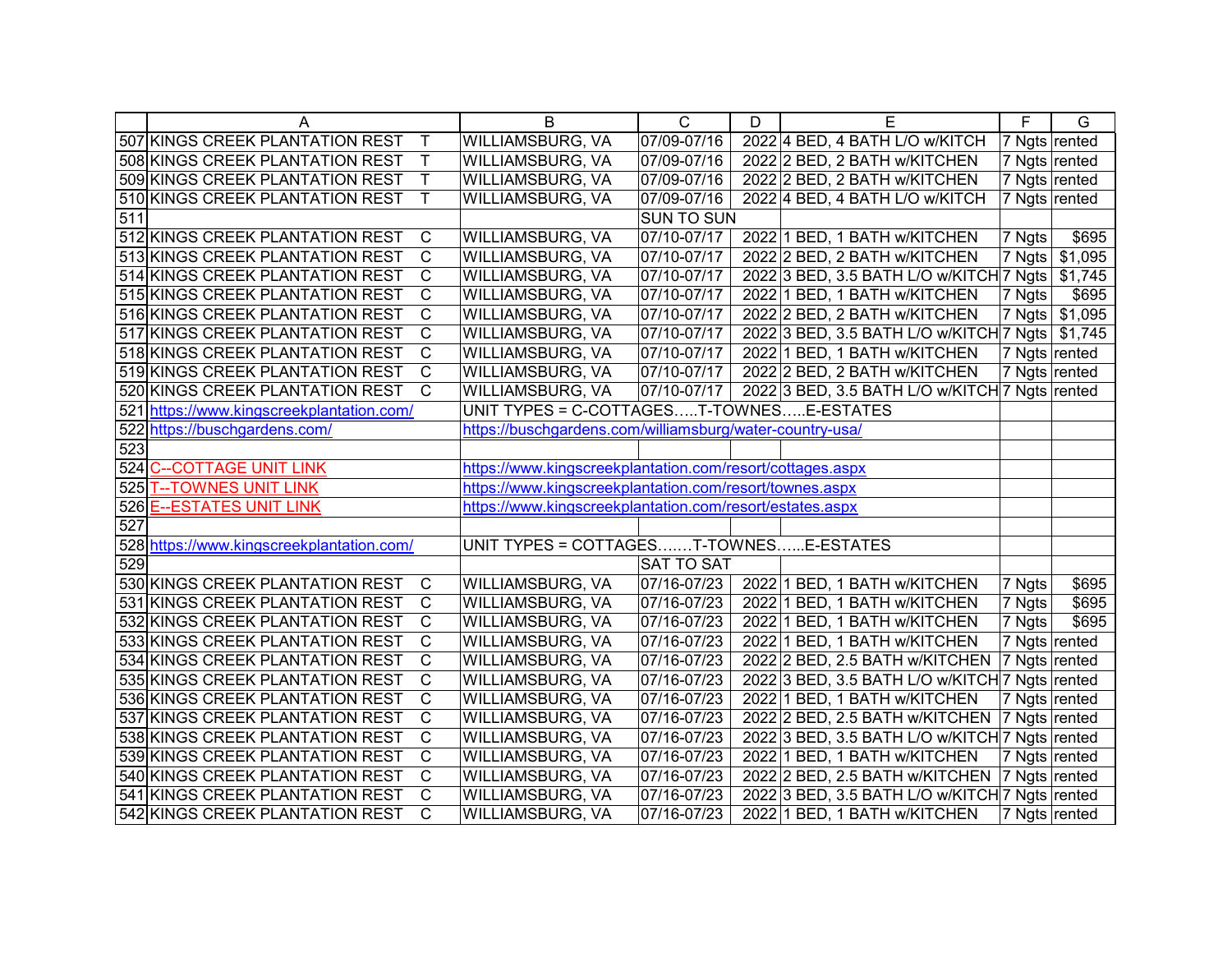|     | A                                                                                   | B                                                         | $\overline{C}$    | D | Е                                               | F             | G              |
|-----|-------------------------------------------------------------------------------------|-----------------------------------------------------------|-------------------|---|-------------------------------------------------|---------------|----------------|
|     | 543 KINGS CREKK PLANTATION REST<br>C                                                | WILLIAMSBURG, VA                                          | 07/16-07/23       |   | 2022 2 BED, 2.5 BATH w/KITCHEN   7 Ngts rented  |               |                |
|     | 544 KINGS CREEK PLANTATION REST<br>$\mathsf{C}$                                     | WILLIAMSBURG, VA                                          | 07/16-07/23       |   | 2022 3 BED, 3.5 BATH L/O w/KITCH 7 Ngts rented  |               |                |
|     | 545 KINGS CREEK PLANTATION REST<br>$\mathsf C$                                      | WILLIAMSBURG, VA                                          | 07/16-07/23       |   | 2022 1 BED, 1 BATH w/KITCHEN                    | 7 Ngts rented |                |
|     | $\mathsf C$<br>546 KINGS CREEK PLANTATION REST                                      | WILLIAMSBURG, VA                                          | 07/16-07/23       |   | 2022 2 BED, 2.5 BATH w/KITCHEN 7 Ngts rented    |               |                |
|     | $\mathsf C$<br>547 KINGS CREEK PLANTATION REST                                      | WILLIAMSBURG, VA                                          | 07/16-07/23       |   | 2022 3 BED, 3.5 BATH L/O w/KITCH 7 Ngts rented  |               |                |
|     | Τ<br>548 KINGS CREEK PLANTATION REST                                                | WILLIAMSBURG, VA                                          | 07/16-07/23       |   | 2022 2 BED, 2 BATH w/KITCHEN                    |               | 7 Ngts \$1,195 |
|     | Τ<br>549 KINGS CREEK PLANTATION REST                                                | WILLIAMSBURG, VA                                          | 07/16-07/23       |   | 2022 2 BED, 2 BATH w/KITCHEN                    |               | 7 Ngts \$1,195 |
|     | $\sf T$<br>550 KINGS CREEK PLANTATION REST                                          | WILLIAMSBURG, VA                                          | 07/16-07/23       |   | 2022 4 BED, 4 BATH L/O w/KITCH                  |               | 7 Ngts \$2,345 |
|     | Τ<br>551 KINGS CREEK PLANTATION REST                                                | WILLIAMSBURG, VA                                          | 07/16-07/23       |   | 2022 2 BED, 2 BATH w/KITCHEN                    |               | 7 Ngts \$1,195 |
|     | Τ<br>552 KINGS CREEK PLANTATION REST                                                | WILLIAMSBURG, VA                                          | 07/16-07/23       |   | 2022 2 BED, 2 BATH w/KITCHEN                    |               | 7 Ngts \$1,195 |
|     | 553 KINGS CREEK PLANTATION REST<br>Τ                                                | WILLIAMSBURG, VA                                          | 07/16-07/23       |   | 2022 4 BED, 4 BATH L/O w/KITCH                  |               | 7 Ngts \$2,395 |
|     | 554 KINGS CREEK PLANTATION REST<br>Τ                                                | WILLIAMSBURG, VA                                          | 07/16-07/23       |   | 2022 2 BED, 2 BATH w/KITCHEN                    | 7 Ngts rented |                |
|     | 555 KINGS CREEK PLANTATION REST<br>Τ                                                | WILLIAMSBURG, VA                                          | 07/16-07/23       |   | 2022 2 BED, 2 BATH w/KITCHEN                    | 7 Ngts rented |                |
|     | 556 KINGS CREEK PLANTATION REST<br>Τ                                                | WILLIAMSBURG, VA                                          | 07/16-07/23       |   | 2022 4 BED, 4 BATH L/O w/KITCH                  | 7 Ngts rented |                |
|     | 557 KINGS CREEK PLANTATION REST<br>T                                                | WILLIAMSBURG, VA                                          | 07/16-07/23       |   | 2022 2 BED, 2 BATH w/KITCHEN                    | 7 Ngts rented |                |
|     | 558 KINGS CREEK PLANTATION REST<br>T                                                | WILLIAMSBURG, VA                                          | 07/16-07/23       |   | 2022 2 BED, 2 BATH w/KITCHEN                    | 7 Ngts rented |                |
|     | 559 KINGS CREEK PLANTATION REST<br>Τ                                                | WILLIAMSBURG, VA                                          | 07/16-07/23       |   | 2022 4 BED, 4 BATH L/O w/KITCH                  | 7 Ngts rented |                |
|     | 560 KINGS CREEK PLANTATION REST<br>E                                                | WILLIAMSBURG, VA                                          | 07/16-07/23       |   | 2022 2 BED, 2 BATH w/KITCHEN                    |               | 7 Ngts \$1,295 |
|     | 561 KINGS CREEK PLANTATION REST<br>E                                                | WILLIAMSBURG, VA                                          | 07/16-07/23       |   | 2022 2 BED, 2 BATH L/O w/KITCH                  |               | 7 Ngts \$1,295 |
|     | E<br>562 KINGS CREEK PLANTATION REST                                                | WILLIAMSBURG, VA                                          | 07/16-07/23       |   | 2022 4 BED, 4 BATH L/O w/KITCH                  |               | 7 Ngts \$2,590 |
|     | E<br>563 KINGS CREEK PLANTATION REST                                                | WILLIAMSBURG, VA                                          | 07/16-07/23       |   | 2022 4 BED, 4 BATH L/O w/KITCH                  | 7 Ngts        | \$2,590        |
| 564 |                                                                                     |                                                           | <b>SUN TO SUN</b> |   |                                                 |               |                |
|     | 565 KINGS CREEK PLANTATION REST<br>C                                                | WILLIAMSBURG, VA                                          | 07/17-07/24       |   | 2022 1 BED, 1 BATH w/KITCHEN                    | 7 Ngts        | \$695          |
|     | 566 KINGS CREEK PLANTATION REST<br>C                                                | WILLIAMSBURG, VA                                          | 07/17-07/24       |   | 2022 2 BED, 2 BATH w/KITCHEN                    | 7 Ngts        | \$1,095        |
|     | $\mathsf C$<br>567 KINGS CREEK PLANTATION REST                                      | WILLIAMSBURG, VA                                          | 07/17-07/24       |   | 2022 3 BED, 3.5 BATH L/O w/KITCH 7 Ngts         |               | \$1,745        |
|     | $\mathsf C$<br>568 KINGS CREEK PLANTATION REST                                      | WILLIAMSBURG, VA                                          | 07/17-07/24       |   | 2022 1 BED, 1 BATH w/KITCHEN                    | 7 Ngts        | \$695          |
|     | 569 KINGS CREEK PLANTATION REST<br>$\mathsf C$                                      | WILLIAMSBURG, VA                                          | 07/17-07/24       |   | 2022 2 BED, 2 BATH w/KITCHEN                    | 7 Ngts        | \$1,095        |
|     | 570 KINGS CREEK PLANTATION REST<br>$\mathsf C$                                      | WILLIAMSBURG, VA                                          | 07/17-07/24       |   | 2022 3 BED, 3.5 BATH L/O w/KITCH 7 Ngts \$1,745 |               |                |
|     | C<br>571 KINGS CREEK PLANTATION REST                                                | WILLIAMSBURG, VA                                          | 07/17-07/24       |   | 2022 1 BED, 1 BATH w/KITCHEN                    |               | 7 Ngts rented  |
|     | $\mathbf C$<br>572 KINGS CREEK PLANTATION REST                                      | WILLIAMSBURG, VA                                          | 07/17-07/24       |   | 2022 2 BED, 2 BATH w/KITCHEN                    |               | 7 Ngts rented  |
|     | 573 KINGS CREEK PLANTATION REST<br>$\mathsf{C}$                                     | <b>WILLIAMSBURG, VA</b>                                   | 07/17-07/24       |   | 2022 3 BED, 3.5 BATH L/O w/KITCH 7 Ngts rented  |               |                |
|     | 574 https://www.kingscreekplantation.com/                                           | UNIT TYPES = COTTAGEST-TOWNESE-ESTATES                    |                   |   |                                                 |               |                |
|     | 575 https://buschgardens.com/                                                       | https://buschgardens.com/williamsburg/water-country-usa/  |                   |   |                                                 |               |                |
| 576 |                                                                                     |                                                           |                   |   |                                                 |               |                |
|     | 577 C--COTTAGE UNIT LINK                                                            | https://www.kingscreekplantation.com/resort/cottages.aspx |                   |   |                                                 |               |                |
|     | 578 T-- TOWNES UNIT LINK<br>https://www.kingscreekplantation.com/resort/townes.aspx |                                                           |                   |   |                                                 |               |                |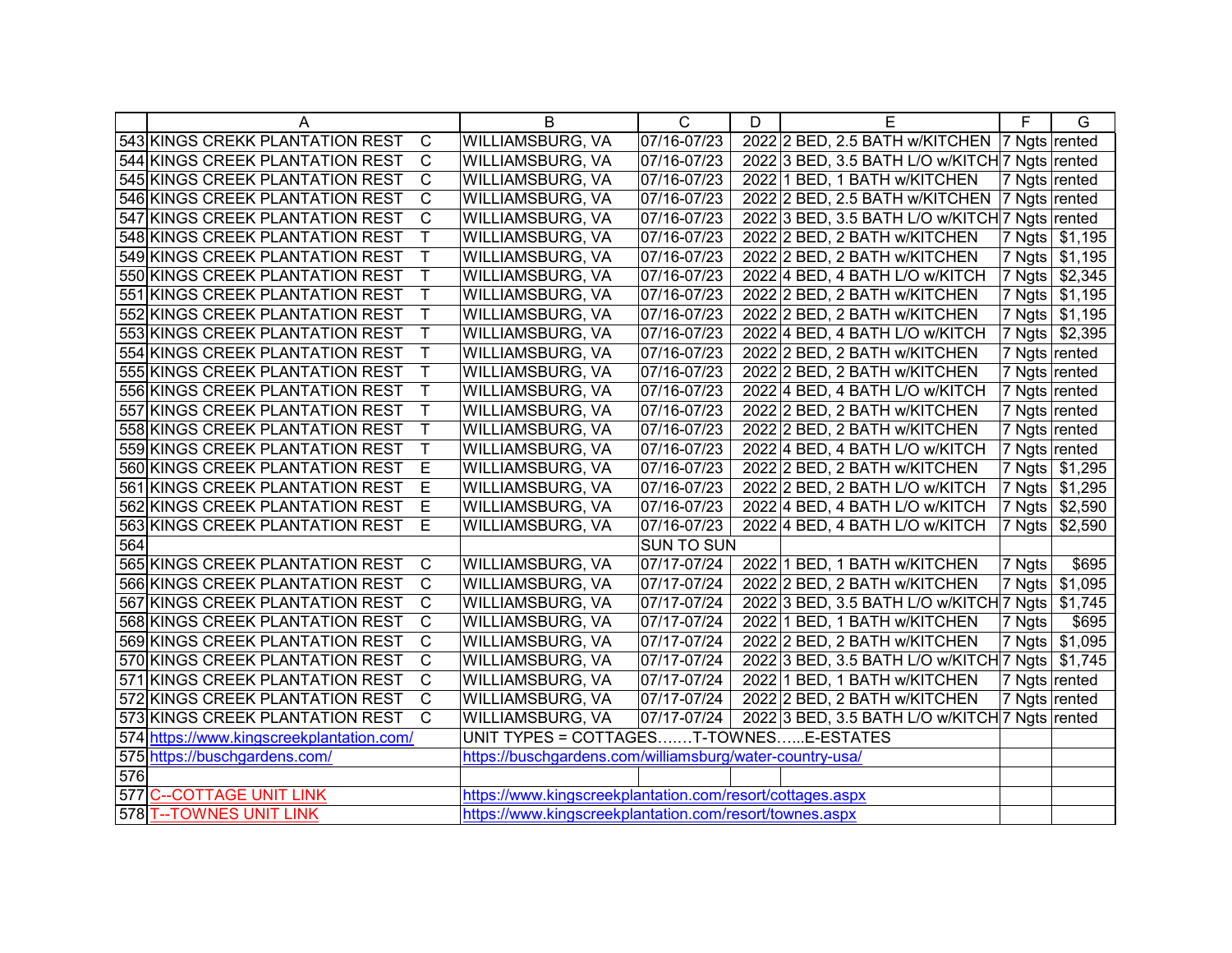|     | A                                                 | B                                                        | $\mathsf{C}$      | D | Е                                              | F                          | G              |
|-----|---------------------------------------------------|----------------------------------------------------------|-------------------|---|------------------------------------------------|----------------------------|----------------|
|     | 579 E--ESTATES UNIT LINK                          | https://www.kingscreekplantation.com/resort/estates.aspx |                   |   |                                                |                            |                |
| 580 |                                                   |                                                          | <b>SAT TO SAT</b> |   |                                                |                            |                |
|     | 581 KINGS CREEK PLANTATION REST<br>$\mathsf{C}$   | WILLIAMSBURG, VA                                         | 07/23-07/30       |   | 2022 1 BED, 1 BATH w/KITCHEN                   | 7 Ngts                     | \$695          |
|     | C<br>582 KINGS CREEK PLANTATION REST              | WILLIAMSBURG, VA                                         | 07/23-07/30       |   | 2022 2 BED, 2.5 BATH w/KITCHEN                 | 7 Ngts rented              |                |
|     | $\mathsf C$<br>583 KINGS CREEK PLANTATION REST    | WILLIAMSBURG, VA                                         | 07/23-07/30       |   | 2022 3 BED, 3.5 BATH L/O w/KITCH 7 Ngts rented |                            |                |
|     | $\mathsf{C}$<br>584 KINGS CREEK PLANTATION REST   | WILLIAMSBURG, VA                                         | 07/23-07/30       |   | 2022 1 BED, 1 BATH w/KITCHEN                   | 7 Ngts rented              |                |
|     | C<br>585 KINGS CREEK PLANTATION REST              | WILLIAMSBURG, VA                                         | 07/23-07/30       |   | 2022 2 BED, 2.5 BATH w/KITCHEN                 | 7 Ngts rented              |                |
|     | $\mathsf C$<br>586 KINGS CREEK PLANTATION REST    | WILLIAMSBURG, VA                                         | 07/23-07/30       |   | 2022 3 BED, 3.5 BATH L/O w/KITCH 7 Ngts rented |                            |                |
|     | Τ<br>587 KINGS CREEK PLANTATION REST              | WILLIAMSBURG, VA                                         | 07/23-07/30       |   | 2022 2 BED, 2 BATH w/KITCHEN                   | $\overline{7}$ Ngts rented |                |
|     | Τ<br>588 KINGS CREEK PLANTATION REST              | WILLIAMSBURG, VA                                         | 07/23-07/30       |   | 2022 2 BED, 2 BATH w/KITCHEN                   | 7 Ngts rented              |                |
|     | Τ<br>589 KINGS CREEK PLANTATION REST              | WILLIAMSBURG, VA                                         | 07/23-07/30       |   | 2022 2 BED, 2 BATH w/KITCHEN                   | 7 Ngts rented              |                |
|     | T<br>590 KINGS CREEK PLANTATION REST              | WILLIAMSBURG, VA                                         | 07/23-07/30       |   | 2022 4 BED, 4 BATH L/O w/KITCH                 | 7 Ngts rented              |                |
|     | 591 KINGS CREEK PLANTATION REST<br>Τ              | WILLIAMSBURG, VA                                         | 07/23-07/30       |   | 2022 2 BED, 2 BATH w/KITCHEN                   | 7 Ngts rented              |                |
|     | 592 KINGS CREEK PLANTATION REST<br>Τ              | WILLIAMSBURG, VA                                         | 07/23-07/30       |   | 2022 2 BED, 2 BATH w/KITCHEN                   | 7 Ngts rented              |                |
|     | 593 KINGS CREEK PLANTATION REST<br>Τ              | WILLIAMSBURG, VA                                         | 07/23-07/30       |   | 2022 4 BED, 4 BATH L/O w/KITCH                 | 7 Ngts rented              |                |
| 594 |                                                   |                                                          | <b>SUN TO SUN</b> |   |                                                |                            |                |
|     | 595 KINGS CREEK PLANTATION REST<br>$\mathbf C$    | WILLIAMSBURG, VA                                         | 07/24-07/31       |   | 2022 1 BED, 1 BATH w/KITCHEN                   | 7 Ngts                     | \$695          |
|     | $\mathsf{C}$<br>596 KINGS CREEK PLANTATION REST   | WILLIAMSBURG, VA                                         | 07/24-07/31       |   | 2022 2 BED, 2 BATH w/KITCHEN                   | 7 Ngts                     | \$1,095        |
|     | $\mathbf C$<br>597 KINGS CREEK PLANTATION REST    | WILLIAMSBURG, VA                                         | 07/24-07/31       |   | 2022 3 BED, 3 BATH L/O w/KITCH                 | 7 Ngts                     | \$1,745        |
|     | C<br>598 KINGS CREEK PLANTATION REST              | <b>WILLIAMSBURG, VA</b>                                  | 07/24-07/31       |   | 2022 1 BED, 1 BATH w/KITCHEN                   | 7 Ngts                     | \$695          |
|     | C<br>599 KINGS CREEK PLANTATION REST              | WILLIAMSBURG, VA                                         | 07/24-07/31       |   | 2022 2 BED, 2 BATH w/KITCHEN                   | 7 Ngts                     | \$1,095        |
|     | $\mathsf C$<br>600 KINGS CREEK PLANTATION REST    | WILLIAMSBURG, VA                                         | 07/24-07/31       |   | 2022 3 BED, 3 BATH L/O w/KITCH                 |                            | 7 Ngts \$1,745 |
|     | $\mathsf{C}$<br>601 KINGS CREEK PLANTATION REST   | WILLIAMSBURG, VA                                         | 07/24-07/31       |   | 2022 1 BED, 1 BATH w/KITCHEN                   | 7 Ngts rented              |                |
|     | $\mathsf C$<br>602 KINGS CREEK PLANTATION REST    | WILLIAMSBURG, VA                                         | 07/24-07/31       |   | 2022 2 BED, 2 BATH w/KITCHEN                   | 7 Ngts rented              |                |
|     | $\mathsf{C}$<br>603 KINGS CREEK PLANTATION REST   | WILLIAMSBURG, VA                                         | 07/24-07/31       |   | 2022 3 BED, 3 BATH L/O w/KITCH                 | 7 Ngts rented              |                |
| 604 |                                                   |                                                          | <b>SAT TO SAT</b> |   |                                                |                            |                |
|     | 605 KINGS CREEK PLANTATION REST<br>$\mathsf{C}$   | WILLIAMSBURG, VA                                         | 07/30-08/06       |   | 2022 1 BED, 1 BATH w/KITCHEN                   | 7 Ngts                     | \$695          |
|     | $\overline{C}$<br>606 KINGS CREEK PLANTATION REST | <b>WILLIAMSBURG, VA</b>                                  | 07/30-08/06       |   | 2022 2 BED, 2.5 BATH w/KITCHEN                 | 7 Ngts rented              |                |
|     | 607 KINGS CREEK PLANTATION REST<br>$\mathsf{C}$   | WILLIAMSBURG, VA                                         | 07/30-08/06       |   | 2022 3 BED, 3.5 BATH L/O w/KITCH 7 Ngts rented |                            |                |
|     | 608 https://www.kingscreekplantation.com/         | UNIT TYPES = COTTAGEST-TOWNESE-ESTATES                   |                   |   |                                                |                            |                |
|     | 609 https://buschgardens.com/                     | https://buschgardens.com/williamsburg/water-country-usa/ |                   |   |                                                |                            |                |
| 610 |                                                   |                                                          |                   |   |                                                |                            |                |
| 611 |                                                   |                                                          |                   |   |                                                |                            |                |
| 612 |                                                   | SKI RESORT SELECTIONS                                    |                   |   |                                                |                            |                |
| 613 |                                                   |                                                          |                   |   |                                                |                            |                |
|     | 614 THE SUMMIT @ MASSANUTTEN REST                 | HARRISONBURG, VA                                         | 07/21-07/28       |   | 2023 2 BED, 2 BATHS w/KITCHEN 7 Ngts           |                            | \$895          |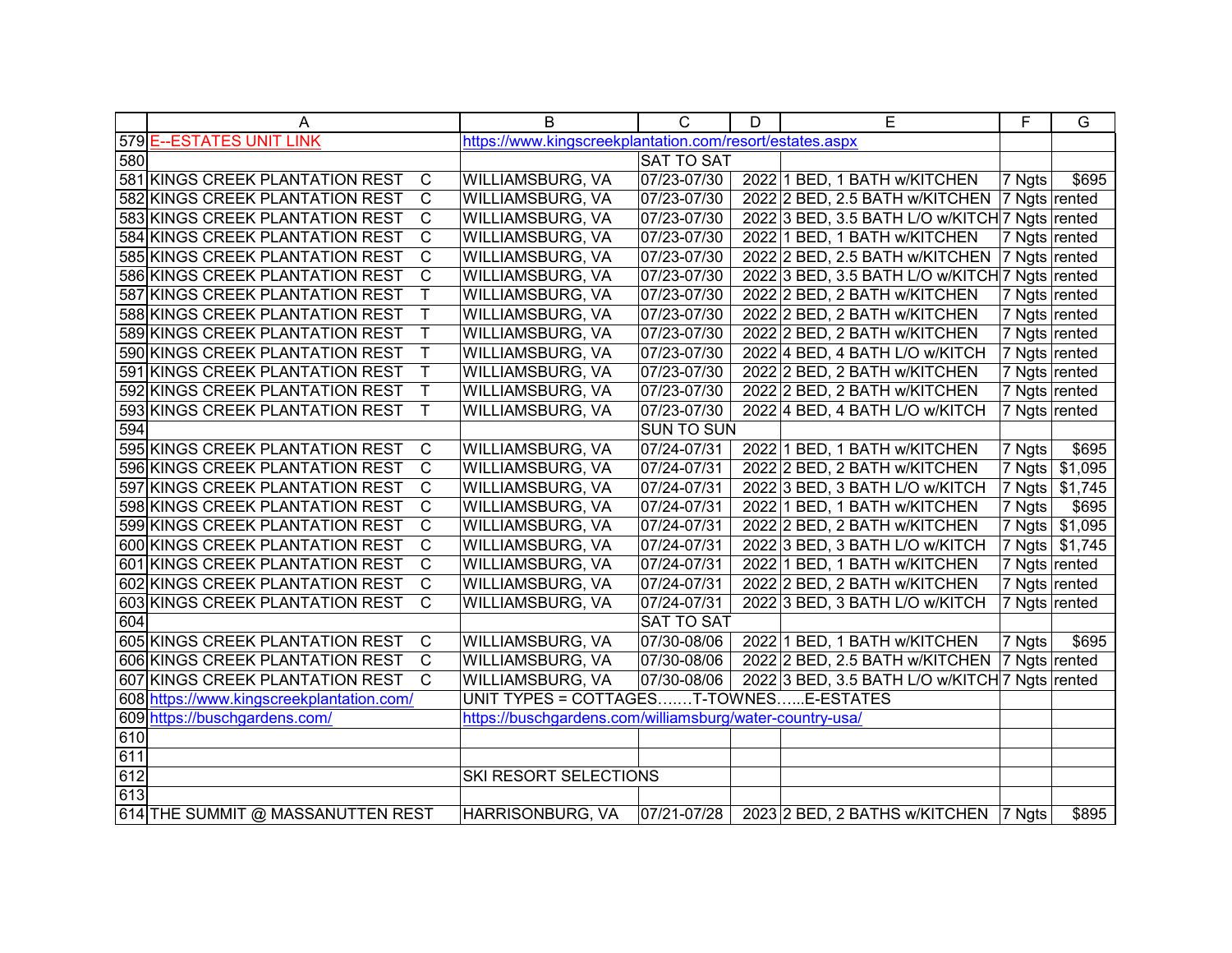|     | Α                                                                                                                               | B                       | $\mathsf C$ | D | E                                                                                | F                  | G       |
|-----|---------------------------------------------------------------------------------------------------------------------------------|-------------------------|-------------|---|----------------------------------------------------------------------------------|--------------------|---------|
|     | 615 THE SUMMIT @ MASSANUTTEN REST                                                                                               | HARRISONBURG, VA        | 07/21-07/28 |   | 2023 2 BED, 2 BATHS w/KITCHEN                                                    | 7 Ngts             | \$895   |
|     | 616 THE SUMMIT @ MASSANUTTEN REST                                                                                               | HARRISONBURG, VA        | 07/21-07/28 |   | 2023 4 BED, 4 BATHS LOCK-OUT                                                     | $ 7 \text{ Ngts} $ | \$1,695 |
|     | 617 https://www.massresort.com/                                                                                                 |                         |             |   | Sking, Snow Boarding, Snow Tubing & one of the largest Indoor Water Parks & more |                    |         |
| 618 |                                                                                                                                 |                         |             |   |                                                                                  |                    |         |
| 619 |                                                                                                                                 |                         |             |   |                                                                                  |                    |         |
|     | 620 WESTIN RESORT & SPA                                                                                                         | <b>WHISTLER, BC, CA</b> | 02/25-03/04 |   | 2023 STUDIO w/KITCHENETTE                                                        | 7 Ngts             | \$2,095 |
|     | 621 https://www.marriott.com/hotels/travel/ysewi-the-westin-resort-and-spa-whistler/?scid=45f93f1b-bd77-45c9-8dab-83b6a417f6fe  |                         |             |   |                                                                                  |                    |         |
| 622 |                                                                                                                                 |                         |             |   |                                                                                  |                    |         |
| 623 |                                                                                                                                 |                         |             |   |                                                                                  |                    |         |
|     | 624 WESTIN RIVERFRONT RESORT & SPA                                                                                              | AVON, CO                |             |   | 01/26-02/06  rented 1 BED, 1 BATH PREMIUM                                        | 6 Ngts rented      |         |
|     | 625 https://www.marriott.com/hotels/travel/whrbw-the-westin-riverfront-resort-and-spa-avon-vail-valley/                         |                         |             |   |                                                                                  |                    |         |
| 626 |                                                                                                                                 |                         |             |   |                                                                                  |                    |         |
| 627 |                                                                                                                                 |                         |             |   |                                                                                  |                    |         |
|     | 628 THE MINERS CLUB @ THE CANYONS RST PARK CITY, UT                                                                             |                         | 01/14-01/21 |   | 2023 2 BED, 2 BATH w/KITCHEN                                                     | 7 Ngts             | \$3,495 |
|     | 629 THE MINERS CLUB @ THE CANYONS RST PARK CITY, UT                                                                             |                         | 02/11-02/18 |   | 2023 3 BED, 3 BATH w/KITCHEN                                                     | 7 Ngts             | \$3,995 |
|     | 630 THE MINERS CLUB @ THE CANYONS RST PARK CITY, UT                                                                             |                         | 02/11-02/18 |   | 2023 3 BED, 3 BATH w/KITCHEN                                                     | 7 Ngts             | \$3,995 |
|     | 631 THE MINERS CLUB @ THE CANYONS RST PARK CITY, UT                                                                             |                         | 03/04-03/11 |   | 2023 2 BED, 2 BATH w/KITCHEN                                                     | 7 Ngts             | \$3,495 |
|     | 632 THE MINERS CLUB @ THE CANYONS RST PARK CITY, UT                                                                             |                         | 03/04-03/11 |   | 2023 2 BED, 2 BATH w/KITCHEN                                                     | 7 Ngts             | \$3,495 |
|     | 633 THE MINERS CLUB @ THE CANYONS RST PARK CITY, UT                                                                             |                         | 03/04-03/11 |   | 2023 3 BED, 3 BATH w/KITCHEN                                                     | 7 Ngts             | \$3,995 |
|     | 634 https://www.expedia.com/Park-City-Hotels-The-Miners-Club.h1589291.Hotel-Information                                         |                         |             |   | www.theminersclub.com                                                            |                    |         |
| 635 |                                                                                                                                 |                         |             |   |                                                                                  |                    |         |
| 636 |                                                                                                                                 |                         |             |   |                                                                                  |                    |         |
|     | 637 FAIRMONT FRANZ KLAMMER LODGE                                                                                                | TELLURIDE, CO           |             |   | 02/09-02/16 rented 2 BED, 2 BATHS w/KITCHEN  7 Ngts rented                       |                    |         |
|     | 638 https://www.fairmont.com/klammer-lodge-tell Complimentary Airport Transportation from either Montrose or Telluride Airports |                         |             |   |                                                                                  |                    |         |
| 639 |                                                                                                                                 |                         |             |   |                                                                                  |                    |         |
| 640 |                                                                                                                                 |                         |             |   |                                                                                  |                    |         |
|     | 641 THE TETON CLUB                                                                                                              | <b>JACKSON HOLE, WY</b> |             |   | 02/21-02/28 rented 2 BED, 2 BATHS W/KITCHEN   7 Ngts rented                      |                    |         |
|     | 642 http://www.tetonclub.com/                                                                                                   |                         |             |   |                                                                                  |                    |         |
| 643 |                                                                                                                                 |                         |             |   |                                                                                  |                    |         |
| 644 |                                                                                                                                 |                         |             |   |                                                                                  |                    |         |
|     | 645 HYATT GRAND ASPEN RESORT                                                                                                    | ASPEN, CO               |             |   | 02/01-02/05 rented 1 BED.1 BATH w/KITCHEN                                        | 4 Ngts rented      |         |
|     | 646 HYATT GRAND ASPEN RESORT                                                                                                    | ASPEN, CO               |             |   | 02/08-02/12 rented STUDIO w/KITCHENETTE                                          | 4 Ngts rented      |         |
|     | 647 https://aspen.hyatt.com                                                                                                     |                         |             |   |                                                                                  |                    |         |
| 648 |                                                                                                                                 |                         |             |   |                                                                                  |                    |         |
|     | 649 HYATT MAINSTREET STATION                                                                                                    | <b>BRECKENRIDGE, CO</b> | 02/07-02/11 |   | 2023 2 BED, 2 BATH w/KITCHEN                                                     | 4 Ngts             | \$995   |
|     | 650 https://hyattmainstreetstation.hyatt.com                                                                                    |                         |             |   | www.hyattvacationclub.com                                                        |                    |         |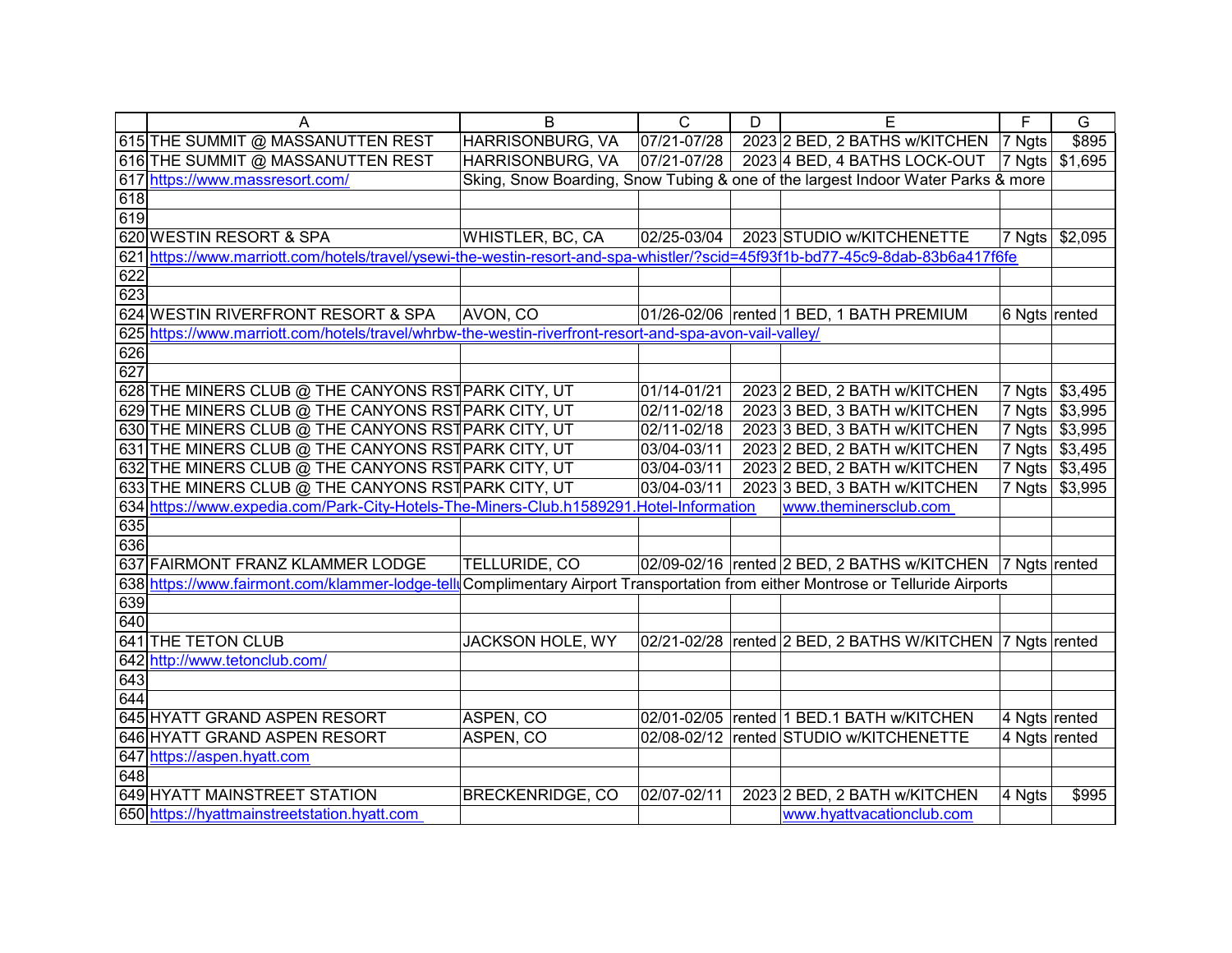| 651 |                                                           |                                                                                                 |  |  |                                              |  |                |
|-----|-----------------------------------------------------------|-------------------------------------------------------------------------------------------------|--|--|----------------------------------------------|--|----------------|
|     | 652 PARK HYATT-BEAVER CREEK                               | AVON, CO                                                                                        |  |  | 04/06-04/10   rented 3 BED, 3 BATH W/KITCHEN |  | ∣4 Ngts rented |
|     | 653 https://beavercreek.park.hyatt.com/en/hotel/home.html |                                                                                                 |  |  | https://www.hyattresidenceclub.com/          |  |                |
| 654 |                                                           |                                                                                                 |  |  |                                              |  |                |
|     | 655 http://www.smovactravel.com/                          | Phone: 267-326-1524                                                                             |  |  | info@smovactravel.com                        |  |                |
|     | 656 All Major Credit Cards Accepted                       | If you do not see anything that meets your needs, we would be happy to check availability * * * |  |  |                                              |  |                |